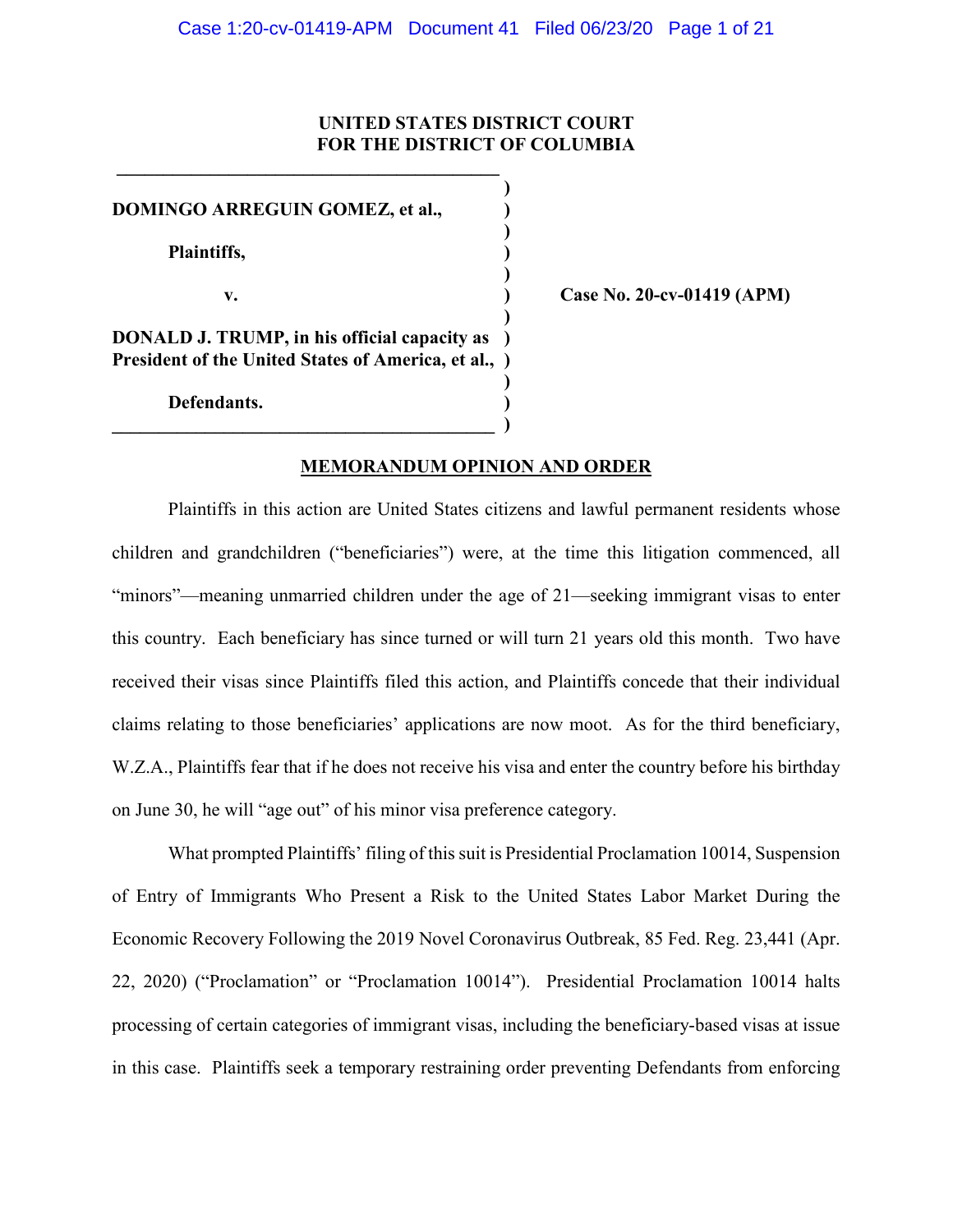# Case 1:20-cv-01419-APM Document 41 Filed 06/23/20 Page 2 of 21

Proclamation 10014 against minor visa applicants who will turn 21 years old during the Proclamation's effective period. The minor visa applicants are sponsored by Plaintiffs and other similarly situated United States citizen and lawful permanent resident parents. Plaintiffs also request that this court certify a class of visa sponsors whose beneficiaries or derivative beneficiaries are subject to the Proclamation and will also age out while the Proclamation remains in effect. Because Plaintiffs have not shown that this action presents a justiciable case or controversy, the court denies Plaintiffs' motions.

# **I. Background**

#### **A. Proclamation 10014**

On April 22, 2020, President Trump signed Presidential Proclamation 10014, which temporarily suspends the "entry into the United States" of certain classes of immigrants who did not already have a valid immigrant visa or travel document as of April 23, 2020, the effective date of the Proclamation. 85 Fed. Reg. at 23,442–43 §§ 1, 2(a), 5.

The Proclamation cites various justifications, rooted in economic harms caused by the COVID-19 pandemic, to justify temporarily suspending entry of new permanent residents. First among those reasons is protecting unemployed American workers against competition in the labor market from new permanent residents. *See* 85 Fed. Reg. at 23,441–42. The Proclamation states that "we must be mindful of the impact of foreign workers on the United States labor market, particularly in an environment of high domestic unemployment and depressed demand for labor," and highlights the need to protect in particular "workers at the margin between employment and unemployment, who are typically 'last in' during an economic expansion and 'first out' during an economic contraction." *Id.* at 23,441.The Proclamation also identifies an overburdened healthcare system as reason to halt inflow of new permanent residents: "[I]ntroducing additional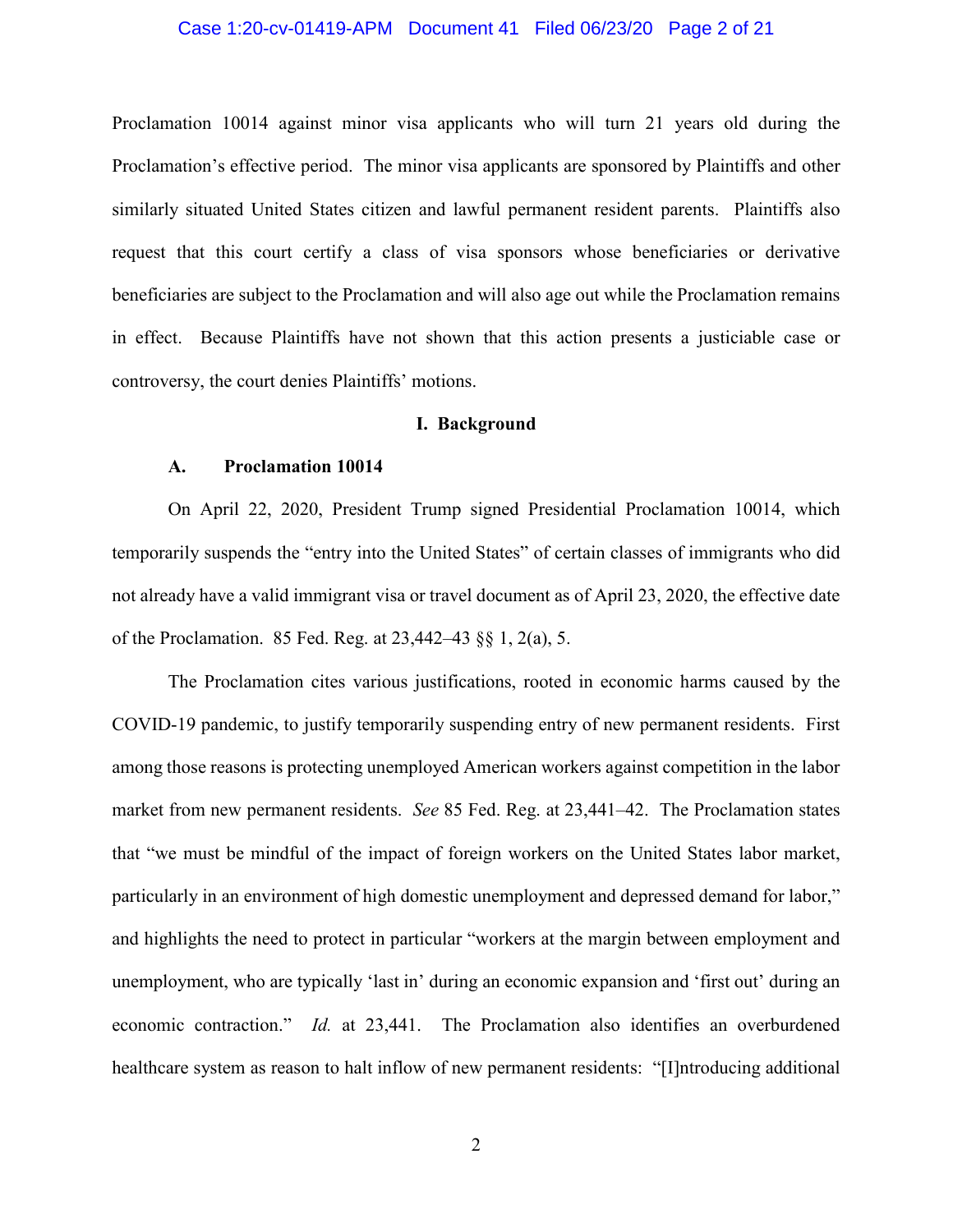# Case 1:20-cv-01419-APM Document 41 Filed 06/23/20 Page 3 of 21

permanent residents when our healthcare resources are limited puts strain on the finite limits of our healthcare system at a time when we need to prioritize Americans and the existing immigrant population." *Id.* at 23,442.Finally, the Proclamation cites the need to preserve State Department resources as a reason to put a pause on entry, "so that consular officers may continue to provide services to United States citizens abroad." *Id.* at 23,441.

For these reasons, the President suspended entry of specified classes of immigrants for an initial 60-day period starting April 23, 2020, though the suspension "may be continued as necessary." *Id.* at 23,443 §§ 4–5. As relevant here, the Proclamation temporarily suspends entry of most immigrants with family-based visas. *See id* at 23,442–43 § 2*.* The Proclamation provides an exception, however, for "any alien whose entry would be in the national interest, as determined by the Secretary of State, the Secretary of Homeland Security, or their respective designees" which the court will refer to as the "national interest exception." *Id.* at 23,443 § 2(b)(ix). The Secretaries of State and Homeland Security are tasked with implementing the Proclamation as it applies to visas and aliens, respectively. *Id.* at 23,443 § 3.

On June 22, 2020, the President issued a follow-up proclamation, which extends Proclamation 10014 through December 31, 2020, effective immediately. *See* Proclamation Suspending Entry of Aliens Who Present a Risk to the U.S. Labor Market Following the Coronavirus Outbreak § 1 (June 22, 2020) ("Second Proclamation").<sup>1</sup> The Second Proclamation also provides that, effective June 24, 2020, "[t]he Secretary of State and the Secretary of Homeland Security shall exercise the authority under" the national interest exception "of Proclamation 10014

 $\overline{\phantom{a}}$ 

<sup>1</sup> Available at https://www.whitehouse.gov/presidential-actions/proclamation-suspending-entry-aliens-present-risk-us-labor-market-following-coronavirus-outbreak/ (last accessed June 22, 2020).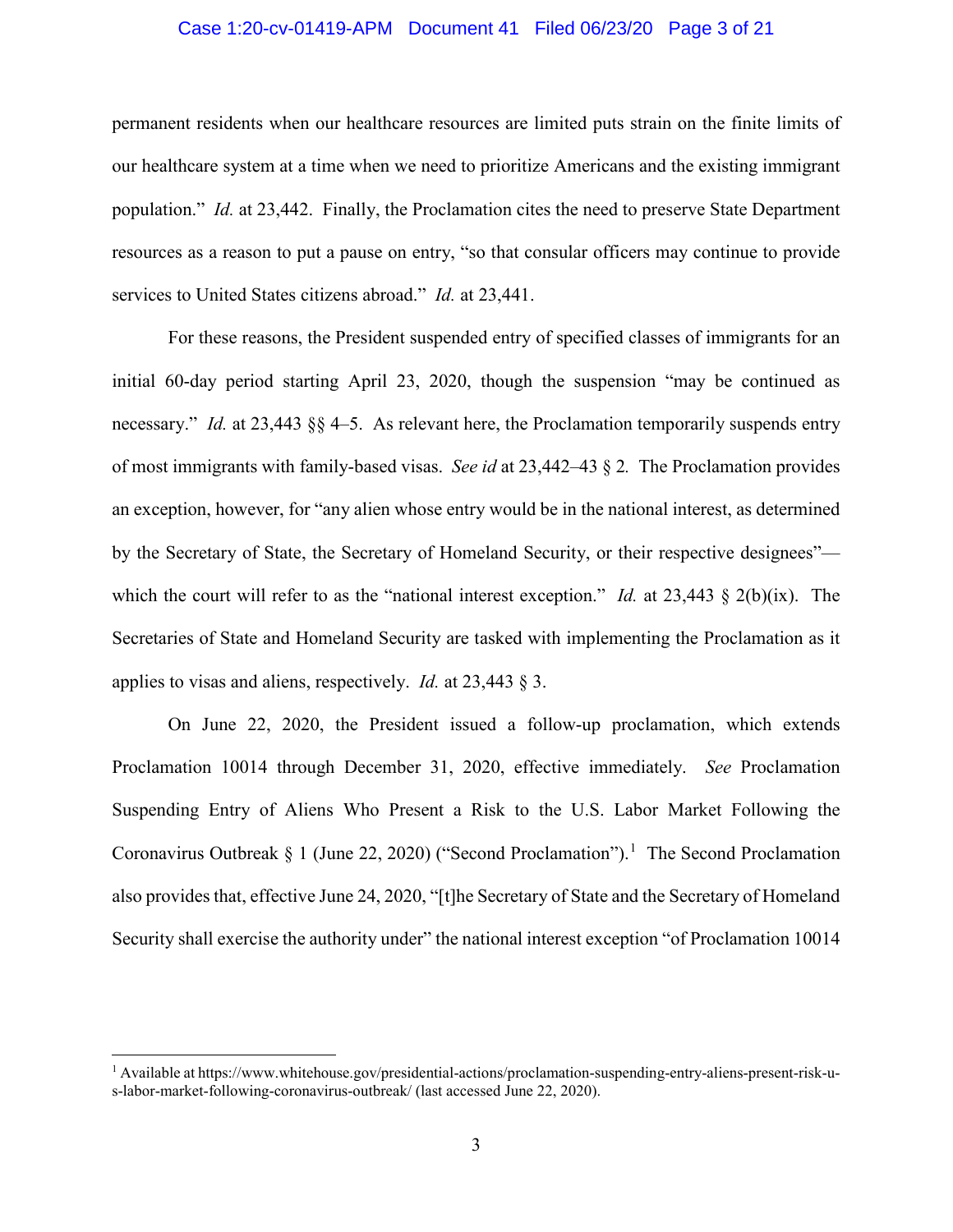### Case 1:20-cv-01419-APM Document 41 Filed 06/23/20 Page 4 of 21

to exempt alien children who would as a result of . . . the suspension in section 1 of Proclamation 10014 age out of eligibility for a visa."<sup>2</sup> *Id.* §§ 4(a)(i), 7.

#### **B. The Family-Based Immigrant Visa Process**

The family-based visa program allows United States citizens and permanent residents to "sponsor" non-citizen family members, or "beneficiaries," for immigrant visas. *See* 8 U.S.C. §§ 1151, 1153(a). The sponsor may also petition for visas for certain relatives ("derivatives") of the principal beneficiary. *Id.* §§ 1153(d), 1154(a). A family member seeking to sponsor a beneficiary must file a petition with the United States Citizenship and Immigration Services ("USCIS"). *See* AUSTIN T. FRAGOMEN, JR. ET AL., IMMIGRATION PROCEDURES HANDBOOK § 12:2 (June 2020) [hereinafter HANDBOOK]; Pls.' Emergency Mot. for Temporary Restraining Order, ECF No. 21 [hereinafter Pls.' TRO Mot.], at 3. Once the petition is approved, USCIS will forward the visa petition for consular processing at the U.S. Department of State's National Visa Center ("NVC"). *See* HANDBOOK § 12:25; Foreign Affairs Manual ("FAM") 504.1. 3

"Immediate relatives"—beneficiaries who are the spouses, parents, and unmarried children under the age of 21 of U.S. Citizens—can apply for and receive a visa as soon as USCIS approves a sponsoring petition. 8 U.S.C. §§ 1101(b)(1); 1151(b)(2)(A)(i); *Scialabba v. Cuellar de Osorio*, 573 U.S. 41, 46–48 (2014). All other family relationships, however, are classified in "preference" categories, for which Congress imposes annual limits on the number of available visas. 8 U.S.C. §§ 1151(c)(1), 1152, 1153(a)(1)–(4). For these preference categories, visas for beneficiaries and their derivative beneficiaries become available in order of the date the sponsor filed her petition with USCIS, and demand regularly outstrips the congressionally allocated yearly

<sup>&</sup>lt;sup>2</sup> The reference in the Second Proclamation to the national interest exception as being located in "section  $2(b)(iv)$  of Proclamation 10014" appears to be a scrivener's error. The national interest exception in Proclamation 10014 is found in section  $2(b)(ix)$ .

<sup>3</sup> Available at https://fam.state.gov/Fam/FAM.aspx (last accessed June 22, 2020).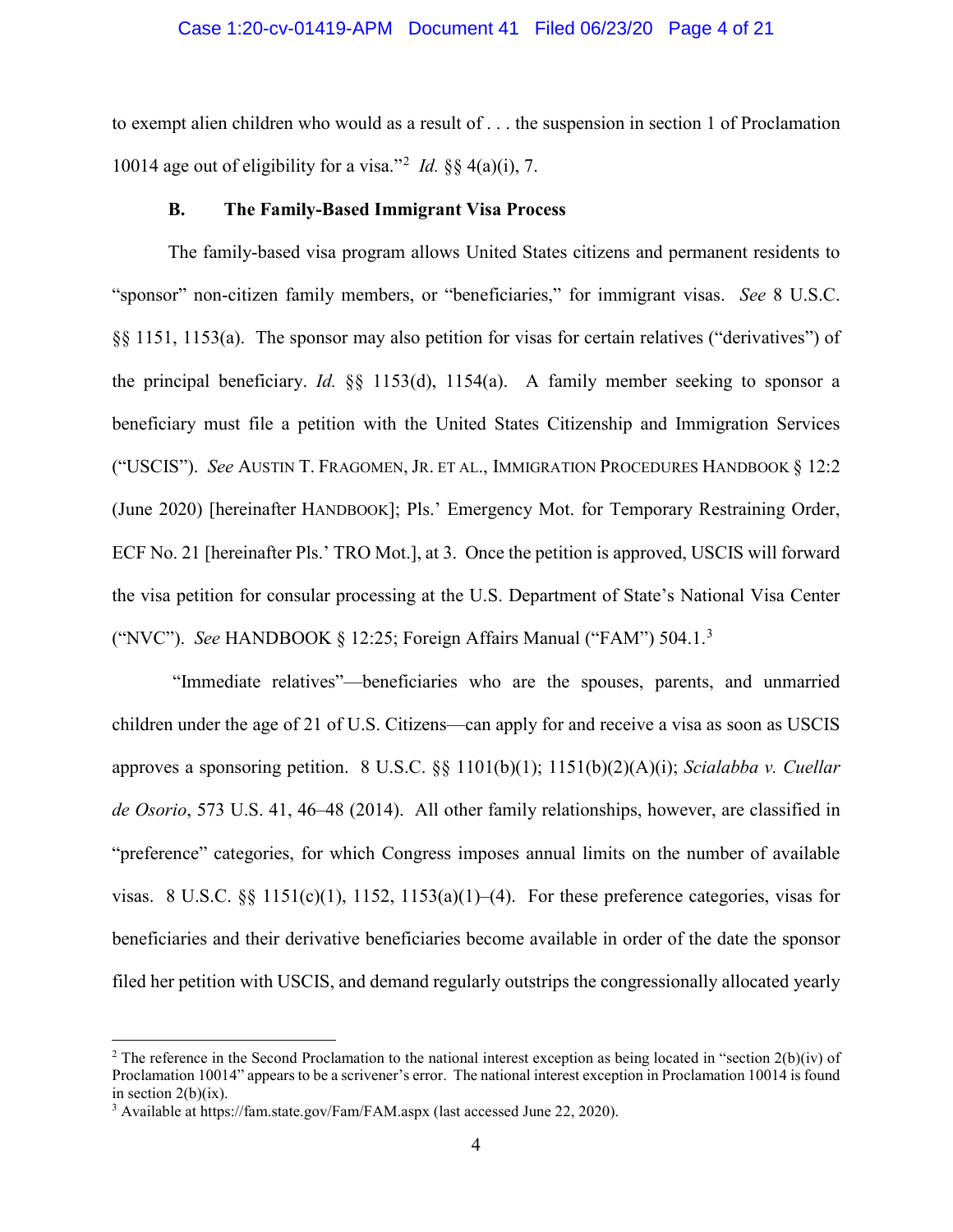### Case 1:20-cv-01419-APM Document 41 Filed 06/23/20 Page 5 of 21

allotments. *Cuellar de Osorio*, 573 U.S. at 48. Some beneficiaries may wait years or even decades before a visa in a given preference category becomes available. *Id.* at 50. If and when a visa becomes available, the NVC then notifies the appropriate consular office, which will conduct an interview to confirm that the beneficiary is eligible for an immigrant visa. 9 FAM 504.1-2(d); 9 FAM 504.1-3.

This often lengthy process creates a pitfall for minor children whose visa preference categories hinge on their youth. *See Cuellar de Osorio*, 573 U.S. at 50 ("[N]ot all offspring, but only those under the age of 21 can qualify as an 'immediate relative' of a U.S. citizen, or as the principal beneficiary of a[] [lawful permanent resident's] petition, or . . . as the derivative beneficiary of any family preference petition."). These beneficiaries risk "ag[ing] out"—i.e., reaching adulthood and losing their immigration status—before their visa applications are granted. *Id.* at 45–46. The Child Status Protection Act ("CSPA"), 116 Stat. 927, partially remedies this problem by preventing eligible beneficiaries from aging out due to bureaucratic delays, *see* 8 U.S.C. §§ 1151(f)(1), 1153(h); *Cuellar de Osorio*, 573 U.S. at 51–53; though not all potential age-outs are automatically eligible for CSPA's protections.

A child who "ages out" of her preferential visa eligibility may seek a visa through another preference category, but this often entails significant delays. For instance, an aged-out child of a lawful permanent resident may seek an F2B visa—a preference category available to unmarried, adult children of lawful permanent residents, which is capped at a lower number of total visas annually and subject to additional per-country limits. *See* 8 U.S.C. § 1152(a)(2), (4)(C); Pls.' TRO Mot., Ex. A., Decl. of Charles Wheeler, ECF No. 21-2 [hereinafter Wheeler Decl.], ¶¶ 2–3, 6. The queue for prospective F2B immigrants is at least several years long and even longer for immigrants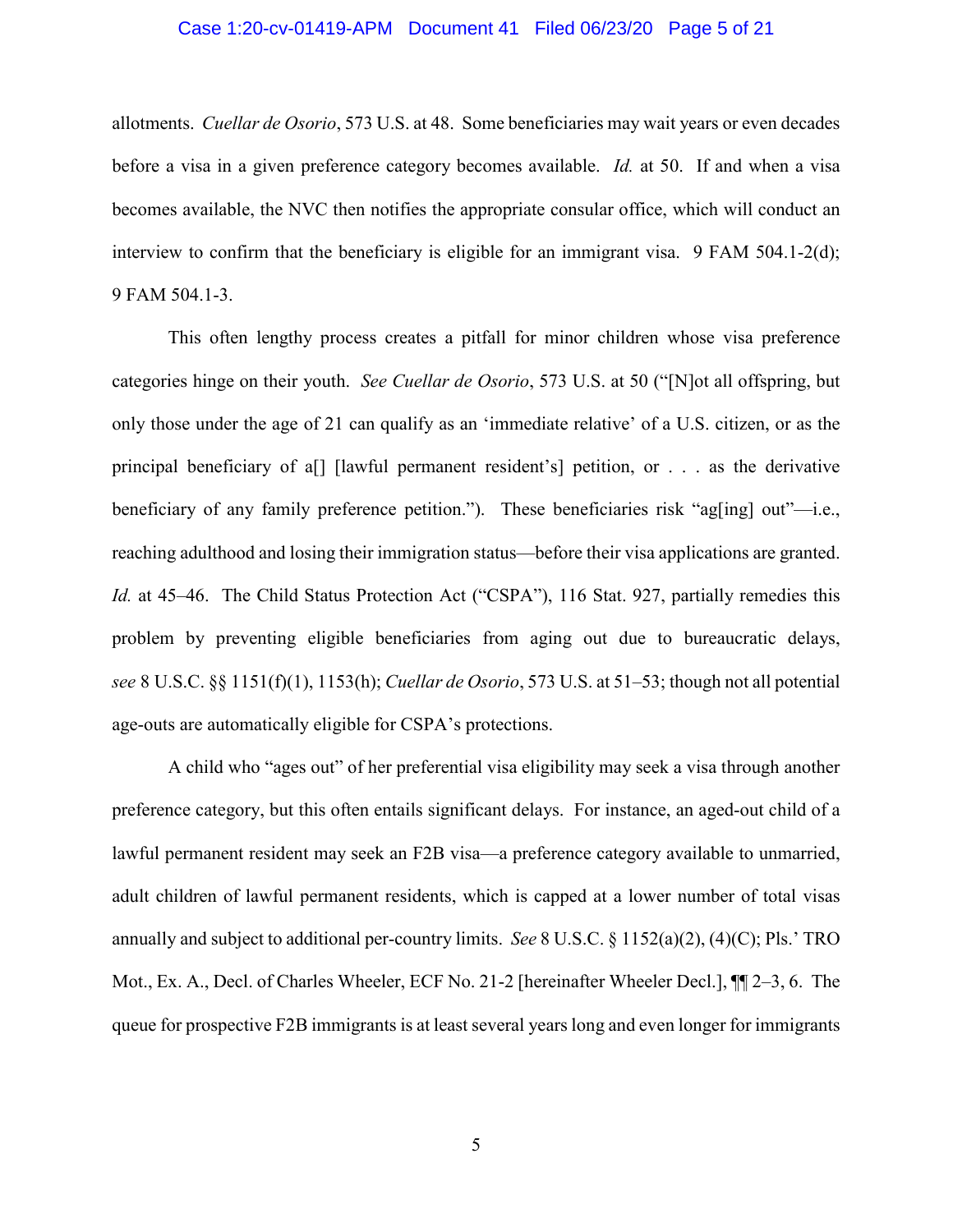### Case 1:20-cv-01419-APM Document 41 Filed 06/23/20 Page 6 of 21

from oversubscribed countries. *See* Pls.' TRO Mot. at 5–6. The estimated wait time for an F2B immigrant from Mexico, for instance, is approximately 67 years. Wheeler Decl. ¶ 9.

To avoid these drastic consequences of aging out, the State Department's policy is to prioritize children whose applications are "current" (i.e., a visa is immediately available through the appropriate queue), but who are about to age out of immediate eligibility. *See, e.g.*, 7 FAM 1812.4-2.b(4); 9 FAM 402.6-6(K)(d); 9 FAM 502.2-3(C)(c)(1). Though the COVID-19 pandemic has led to the suspension of routine visa processing worldwide, *see Suspension of Routine Visa Services*, U.S. DEP'T OF STATE – BUREAU OF CONSULAR AFFAIRS (Mar. 20, 2020), <sup>4</sup> the State Department "considers age-out cases to be mission critical services that may be eligible for a national interest exception . . . and thus may continue to be scheduled for [an] interview at [the U.S. consulate or embassy] as resources allow." *See* Defs.' Opp'n to Pls.' TRO Mot., ECF No. 30 [hereinafter Defs.' TRO Opp'n], Ex. 2, Decl. of Brianne Marwaha, ECF No. 30-2 [hereinafter Marwaha Decl.], ¶¶ 2, 4–5.

# **C. Plaintiffs' and Their Families' Visa Applications**

Plaintiffs Domingo Arreguin Gomez, Mirna S., and Vicenta  $S<sub>0</sub>$ <sup>5</sup> are family-based visa sponsors of minor beneficiaries and derivative beneficiaries who have turned or will turn 21 this month. Compl., ECF No. 1 [hereinafter Compl.], ¶¶ 23–25. Plaintiffs fear that Defendants' enforcement of the Proclamation against the minor beneficiaries will cause them to age out of their minor preference categories before they receive visas and enter the United States, causing Plaintiffs to remain separated from their loved ones for years, or possibly for the rest of their lives. *See* Pls.' TRO Mot. at 1–2, 21–23.

<sup>4</sup> Available at https://travel.state.gov/content/travel/en/News/visas-news/suspension-of-routine-visa-services.html (last accessed June  $23$ , 2020).

<sup>5</sup> Plaintiffs Mirna S. and Vicenta S. are proceeding under pseudonyms. *See* 6/5/2020 Minute Order.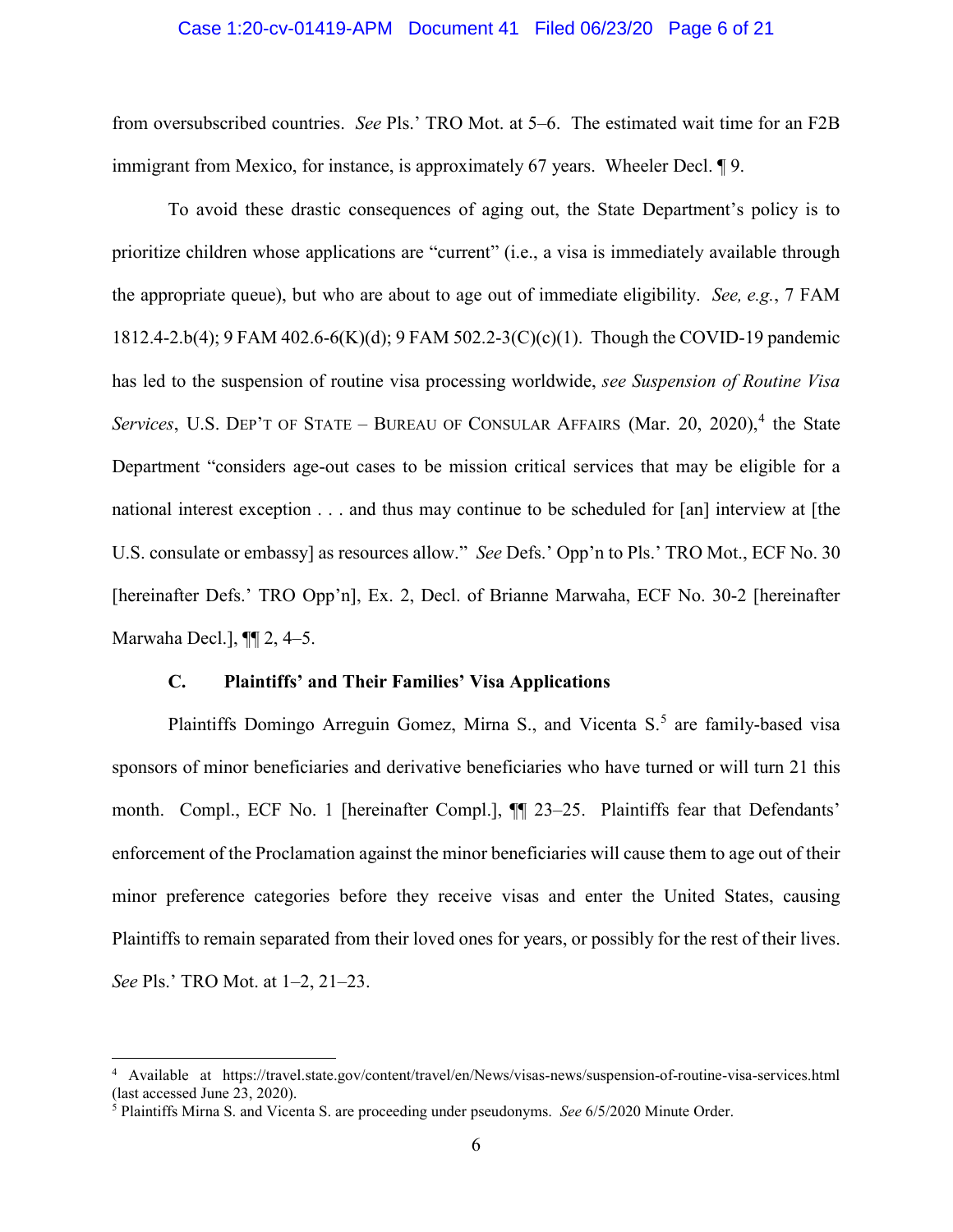# *1. Domingo Arreguin Gomez and Alondra*

Lead Plaintiff Domingo Arreguin Gomez is a lawful permanent resident of Mexican origin. *See* Pls.' TRO Mot., Ex. F, Decl. of Domingo Arreguin Gomez, ECF 21-14 [hereinafter Gomez Decl.], ¶ 1. Gomez sponsored his wife for an immigrant visa, and his stepdaughter, Alondra, was a derivative child beneficiary of Gomez's wife's visa application. *Id.* ¶ 4. Alondra's 21st birthday was on June 15, 2020. *Id.* ¶¶ 7, 11. On April 20, 2020, the United States Consulate General in Ciudad Juárez, Mexico denied Alondra's request for an expedited appointment after determining that she qualified for relief under CSPA, which would allow her to immigrate to the United States under the minor preference category even after she turned 21 years old. *See* Defs.' TRO Opp'n, Ex. 4, Decl. of Linda Neilan Dus, ECF No. 30-4 [hereinafter Second Dus Decl.], ¶¶ 6–7; *see also*  Gomez Decl. ¶ 10. On June 4, 2020, the U.S. Consulate General found that its earlier determination that Alondra was eligible for CSPA was incorrect. Second Dus Decl. ¶ 8. The U.S. Consulate General contacted Alondra the following day to schedule an expedited visa interview. *Id.*  $\parallel$  10. On June 9, 2020, the consular officer determined that Alondra had established her eligibility for a national interest exception under the Proclamation and issued her a visa before her 21st birthday. *Id.* ¶ 11.

# *2. Mirna S. and M.T.S.*

Plaintiff Mirna S. is a United States lawful permanent resident of Mexican origin. *See* Pls.' TRO Mot., Ex. C., Decl. of Mirna S., ECF No. 21-9 [hereinafter Mirna Decl.], ¶ 1. Mirna S.'s daughter, M.T.S., is turning 21 years old today, on June 23, 2020. *Id.* ¶ 11. Mirna S. filed a petition to sponsor M.T.S.'s visa application in November 2018, and USCIS approved the petition in June 2019. *Id.* ¶ 10. Mirna S. and M.T.S. submitted M.T.S.'s visa application and required documentation to the NVC in November 2019. *Id.* ¶ 11. NVC notified Mirna S. the following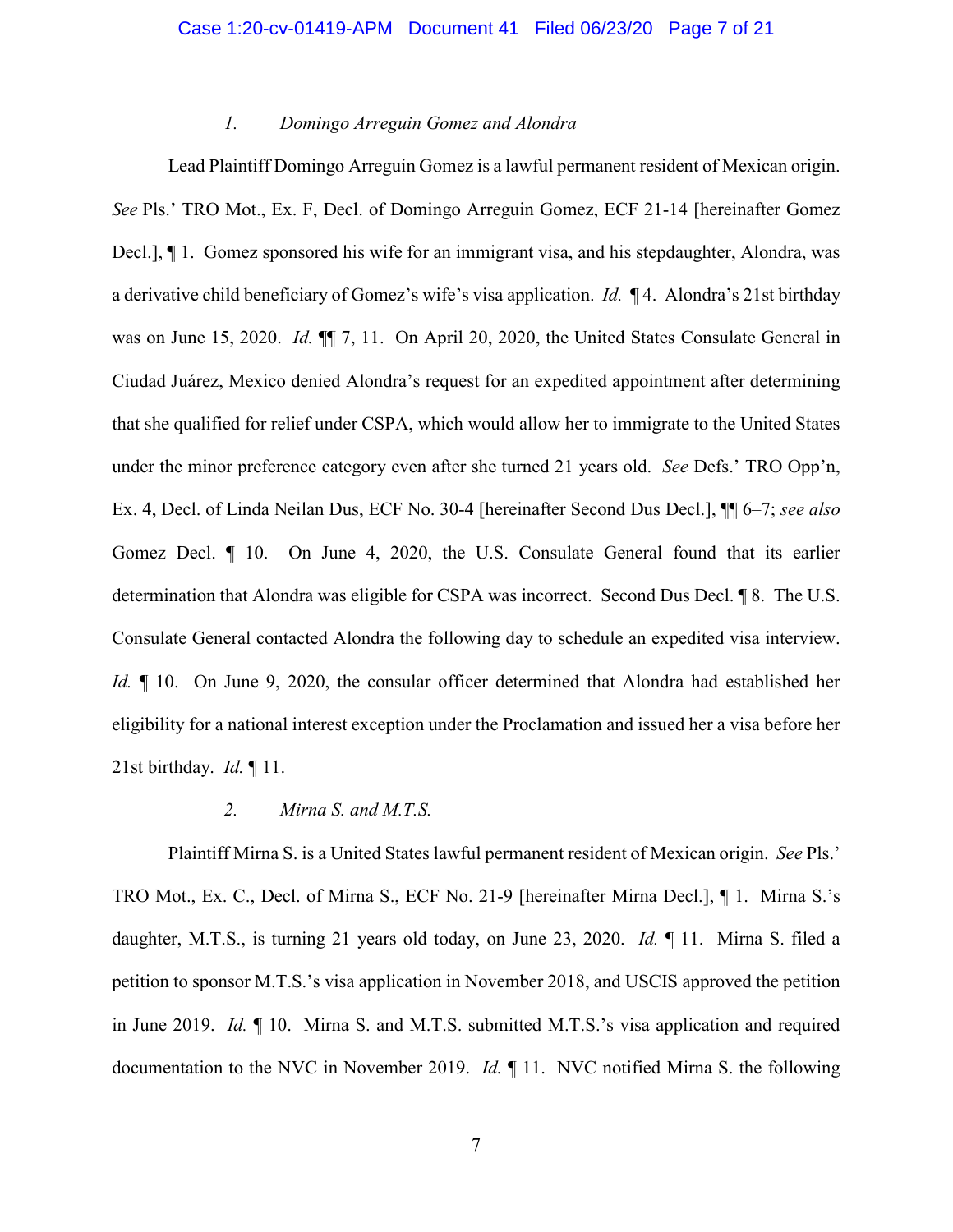## Case 1:20-cv-01419-APM Document 41 Filed 06/23/20 Page 8 of 21

month that M.T.S. was ready to be scheduled for a visa interview at the U.S. consulate in Ciudad Juárez, Mexico. *Id.* ¶¶ 11, 13.On May 12, 2020, the U.S. Consulate General in Ciudad Juárez scheduled an expedited immigrant visa appointment for M.T.S. for June 5, 2020, which was subsequently moved up to May 29, 2020. *Id.* ¶ 13; *see also* Defs.' TRO Opp'n, Ex. 3, Decl. of Linda Neilan Dus, ECF No. 30-3 [hereinafter First Dus Decl.], ¶ 2. At M.T.S.'s interview, the consular officer refused M.T.S.'s application under Presidential Proclamation 10014; however, the officer noted he intended to pursue a national interest exception. First Dus. Decl. ¶ 3. M.T.S. was granted a national interest exception on June 4, 2020, and received a visa on June 9, 2020. *Id.* ¶¶ 4, 6.

### *3. Vicenta S. and W.Z.A.*

The third Plaintiff, Vicenta S., is a U.S. citizen of Salvadoran origin. Pls.' TRO Mot., Ex. H, Decl. of Vicenta S., ECF No. 21-16 [hereinafter Vicenta Decl.], ¶¶ 1, 6. Vicenta S. filed a visa petition on behalf of her son, W.Z., who lives in the United States. *Id.* ¶ 5, 7. Vicenta S.'s grandson, W.Z.A., is one of the derivative beneficiaries of that petition. *Id.* ¶¶ 5, 7, 13, 14. W.Z.A. lives in El Salvador and will turn 21 on June 30, 2020. *Id.* ¶¶ 5, 17. W.Z. and his family completed their visa applications on March 10, 2020, and their immigrant visa interviews were scheduled to take place at the United States Embassy on April 30, 2020. *Id.* ¶ 17. Due to the COVID-19 pandemic, however, El Salvador imposed a lockdown in which no one was allowed out of their homes except to buy food and medicine. *See* Defs.' TRO Opp'n, Ex. 5, Decl. of William Bent, ECF No. 30-5 [hereinafter Bent Decl.], ¶ 9. Although the consulate in El Salvador continued to grant emergency interview appointments to visa applicants at risk of aging out, it was unable to do so for W.Z. and his family because they had not completed their medical appointments at the time of the lockdown and medical examinations were prohibited by the lockdown. *Id.* ¶¶ 9, 12–13.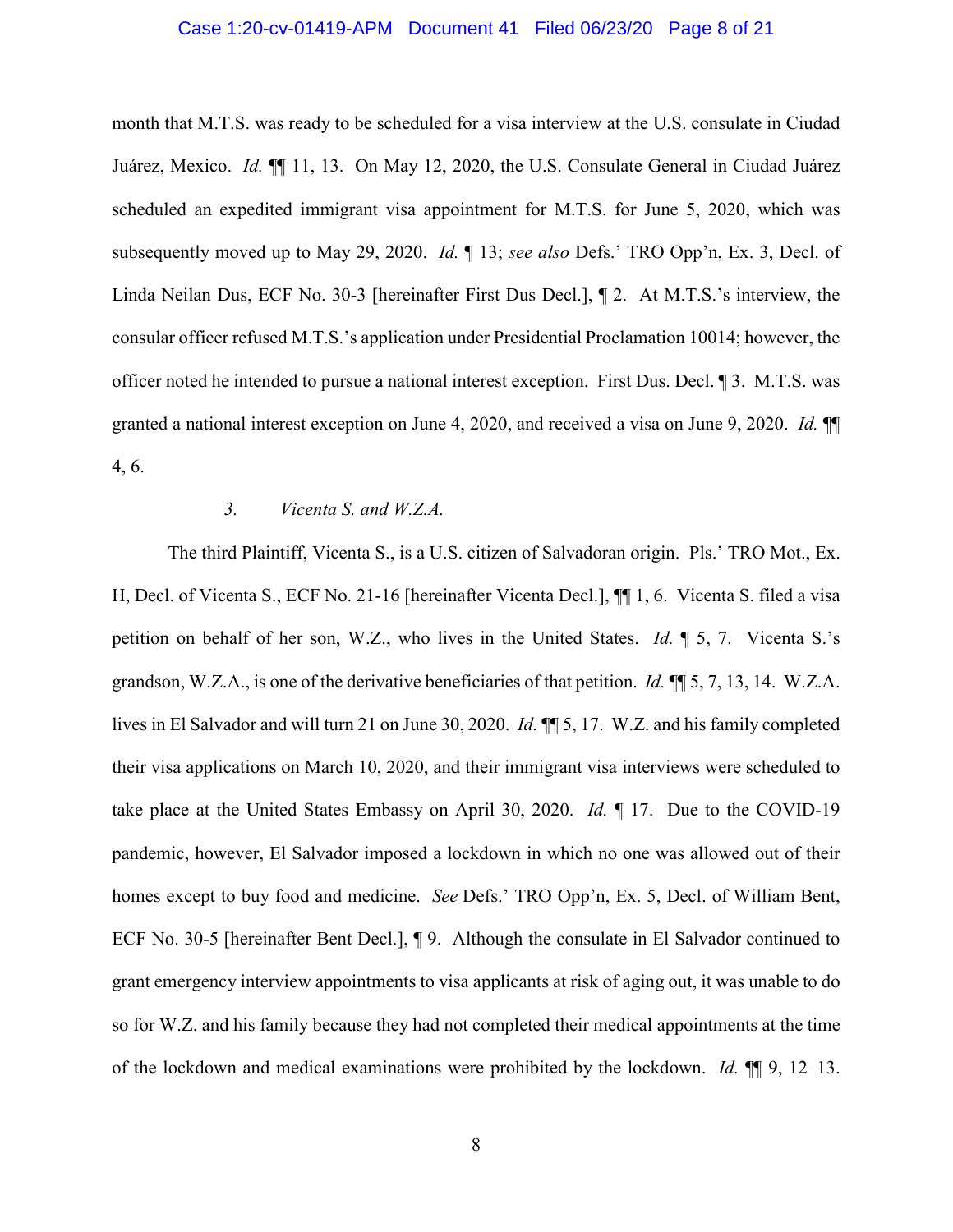### Case 1:20-cv-01419-APM Document 41 Filed 06/23/20 Page 9 of 21

W.Z. was informed on April 1, 2020, that his and his family's visa interviews were cancelled. Vicenta Decl. ¶ 18; Bent Decl. ¶ 8.

On or about June 14 or 15, 2020, El Salvador partially lifted its lockdown orders, allowing the required medical examinations to go forward. *See* Bent Decl. ¶ 9; Pls.' Reply in Further Supp. of Pls.' TRO Mot., ECF No. 37 [hereinafter Pls.' TRO Reply], at 3 (citing Gov't of El Salvador, Exec. Decree No. 31, Art.  $9(A)(2)$ ,  $9(A)(5)$ ,  $9(B)(25)$  (June 14,  $2020)^6$ ). The U.S. Embassy in San Salvador then scheduled medical examinations for W.Z. and his family to take place on June 17, 2020, and tentatively scheduled the visa interviews for June 22, 2020. Pls.' TRO Reply, Decl. of Brian J. Blackford, ECF No. 37-1 [hereinafter Blackford Decl.], ¶ 17. Flights are still unavailable from the United States to El Salvador, *id.* ¶ 25, so counsel for W.Z. asked to reschedule the interviews until after June 23, 2020—the earliest day W.Z. expects to be able reach El Salvador, *id.* ¶¶ 26–27; *see also* 6/18/2020 Draft Hr'g Tr. at 3–4.

# **D. Procedural Background**

l

On May 28, 2020, Plaintiffs filed a class-action complaint against Defendants President Donald Trump, Attorney General William Barr, the United States Department of State, Secretary of State Michael Pompeo, the United States Department of Homeland Security, and Acting Secretary of Homeland Security Chad Wolf. *See* Compl., ECF No. 1, ¶¶ 26–31, 118. They filed the instant motions for a temporary restraining order and class certification on June 2, 2020. *See generally* Pls.' TRO Mot.; Pls.' Mot. for Class Cert. & Supporting Mem., ECF No. 20 [hereinafter Pls.' Class Cert. Mot.].

Plaintiffs argue that Defendants have violated the Administrative Procedure Act, 5 U.S.C. § 706, in "implementing the Proclamation by categorically applying it to 20-year-old visa

<sup>6</sup> Available at https://covid19.gob.sv/wp-content/uploads/2020/06/Decreto-Ejecutivo-No-31.pdf (last accessed June 21, 2020).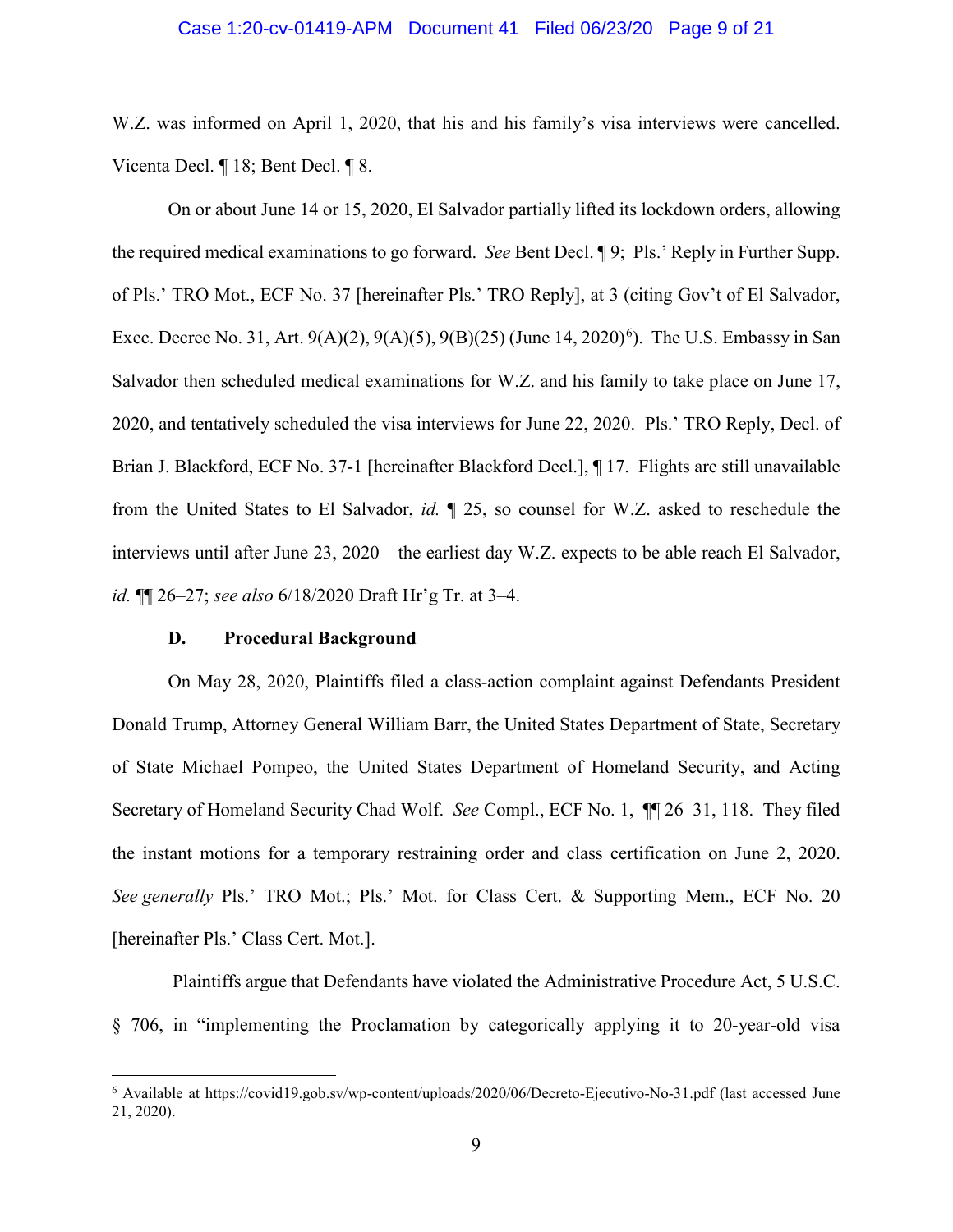### Case 1:20-cv-01419-APM Document 41 Filed 06/23/20 Page 10 of 21

applicants who are otherwise eligible for visas, and for whom visas are immediately available, but who will age out of their eligibility before the Proclamation expires." Pls.' TRO Mot. at 23–24. Plaintiffs seek to certify the following class:

> All individual immigrant sponsors with approved immigrant visa petitions for a child, including for derivative child relatives in applicable preference categories, with a "current" priority date while Presidential Proclamation 10014 is in effect; and whose sponsored child or sponsored derivative child relative is subject to the Proclamation and will, as a result of the Proclamation, age out of his or her current visa preference category by turning 21 years old while the Proclamation remains in effect.

Pls.' Class Cert. Mot. at 1. Briefing concluded on June 18, 2020, *see generally* Defs.' Surreply to Pls.' TRO Mot., ECF No. 38, and the court held a hearing on the motions the same day, *see* 6/18/2020 Minute Entry.

# **II. Standard of Review**

Courts analyze motions for temporary restraining orders using the same standards that apply to preliminary injunctions. *See Dunlap v. Presidential Advisory Comm'n on Election Integrity*, 319 F. Supp. 3d 70, 81 (D.D.C. 2018); *Sterling Commercial Credit–Mich., LLC v. Phx. Indus. I, LLC*, 762 F. Supp. 2d 8, 12 (D.D.C. 2011). These "extraordinary" remedies "should be granted only when the party seeking the relief, by a clear showing, carries the burden of persuasion." *Cobell v. Norton*, 391 F.3d 251, 258 (D.C. Cir. 2004). To prevail on such a motion, the movant bears the burden of showing that: (1) "he is likely to succeed on the merits"; (2) "he is likely to suffer irreparable harm in the absence of preliminary relief"; (3) "the balance of equities tips in his favor"; and (4) "an injunction is in the public interest." *Winter v. Nat. Res. Def. Council, Inc.*, 555 U.S. 7, 20 (2008).

Federal Rule of Civil Procedure 23 governs class certification. "Rule 23 does not set forth a mere pleading standard." *Wal-Mart Stores, Inc. v. Dukes*, 564 U.S. 338, 350 (2011). Rather, a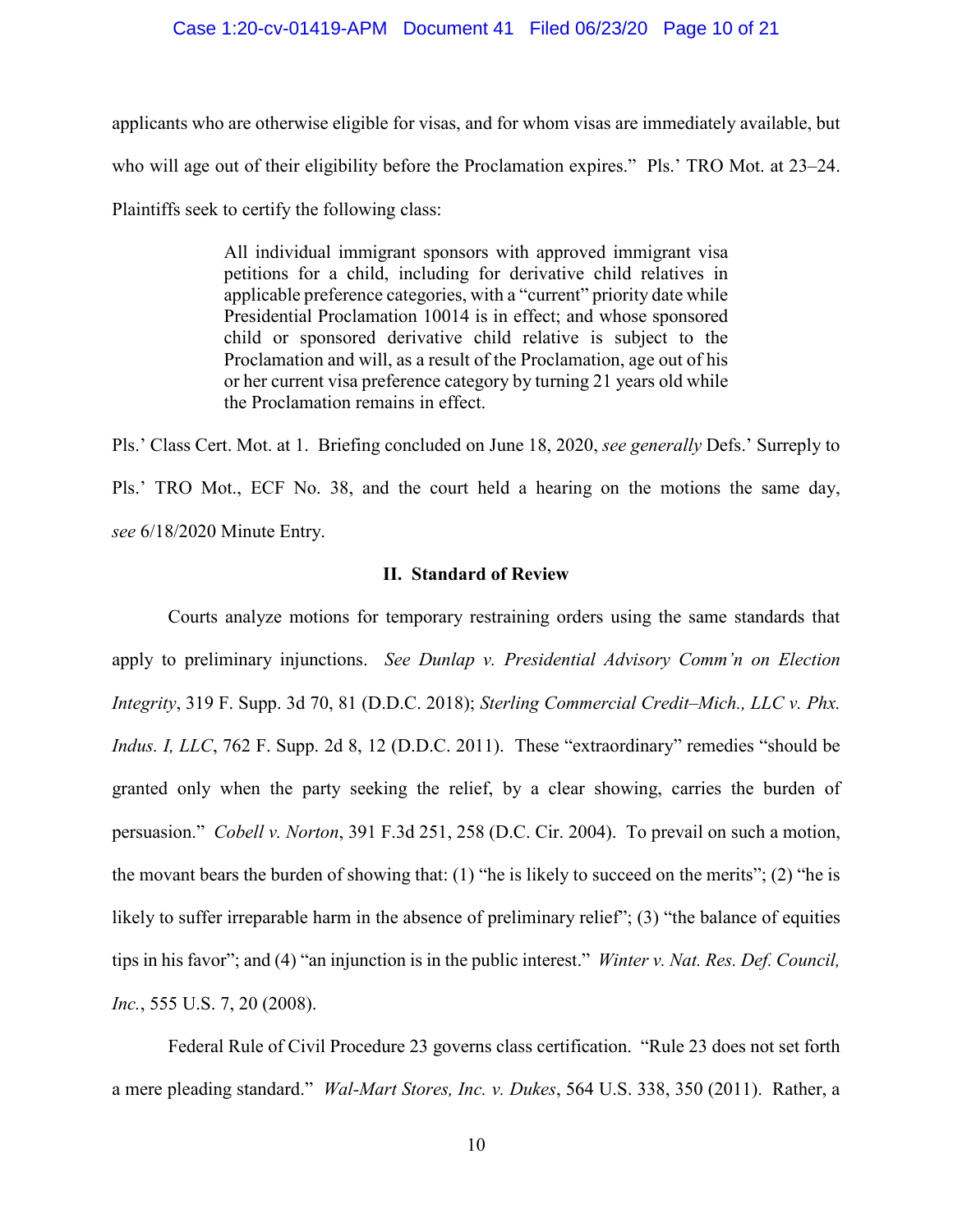# Case 1:20-cv-01419-APM Document 41 Filed 06/23/20 Page 11 of 21

party must be "be prepared to prove" that he has "in fact" satisfied each of the requirements of Rule  $23(a)$ , *id.*: (1) "the class is so numerous that joinder" is impractical ("numerosity"); (2) "there are questions of law or fact common to the class" ("commonality"); (3) the claims or defenses of the named plaintiffs "are typical of the claims or defenses of the class" ("typicality"); and (4) the named plaintiffs "will fairly and adequately protect the interests of the class" ("adequacy of representation"), Fed R. Civ. P. 23(a). The movant must "also satisfy through evidentiary proof at least one of the provisions of Rule 23(b)." *Comcast Corp. v. Behrend*, 569 U.S. 27, 33 (2013).

A plaintiff seeking either a temporary restraining order or class certification must, as a threshold matter, satisfy the justiciability requirements of Article III of the United States Constitution. *See, e.g.*, *O'Shea v. Littleton*, 414 U.S. 488, 494 (1974) ("[I]f none of the named plaintiffs purporting to represent a class establishes the requisite of a case or controversy with the defendants, none may seek relief on behalf of himself or any other member of the class."); *Anderson v. Green*, 513 U.S. 557, 559 (1995) (vacating a preliminary injunction because "no justiciable controversy" remained before the Court). The justiciability doctrines include "standing[,] ripeness, [and] mootness." *Nat'l Treasury Emps. Union v. United States*, 101 F.3d 1423, 1427 (D.C. Cir. 1996) (citing *Allen v. Wright*, 468 U.S. 737, 750 (1984)). The "core component[s]" of these doctrines are "essential and unchanging part[s] of the case-or-controversy requirement of Article III," and are threshold requirements of federal courts' jurisdiction. *Id.*  (alterations in original) (quoting *Lujan v. Defs. of Wildlife*, 504 U.S. 555, 560 (1992)).

Because federal courts are courts of limited jurisdiction, "[i]t is to be presumed that a cause lies outside this limited jurisdiction, and the burden of establishing the contrary rests upon the party asserting jurisdiction." *Kokkonen v. Guardian Life Ins. Co. of Am.*, 511 U.S. 375, 377 (1994) (citations omitted). The plaintiff therefore "bears the burden of proof" of establishing jurisdiction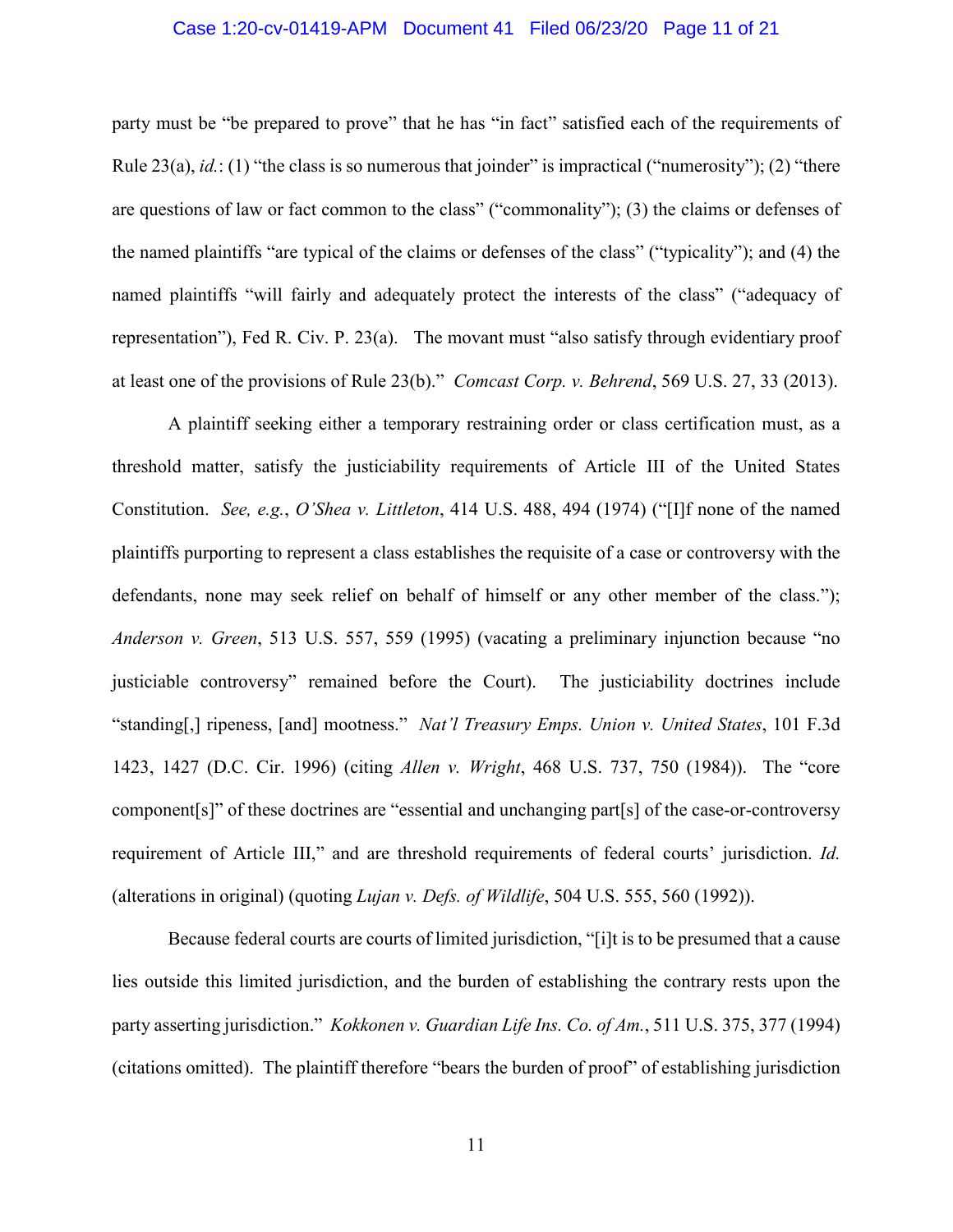# Case 1:20-cv-01419-APM Document 41 Filed 06/23/20 Page 12 of 21

"with the manner and degree of evidence required at the successive stages of the litigation." *Lujan*, 504 U.S. at 561. For a motion for temporary restraining order, the plaintiff must demonstrate a "substantial likelihood" of jurisdiction "under the heightened standard for evaluating a motion for summary judgment." *Elec. Privacy Info. Ctr. v. Presidential Advisory Comm'n on Election Integrity* ("*EPIC*"), 878 F.3d 371, 377 (D.C. Cir. 2017) (internal quotation marks and citation omitted); *see also Food & Water Watch, Inc. v. Vilsack*, 808 F.3d 905, 913 (D.C. Cir. 2015) ("T]he 'merits' on which [a] plaintiff must show a likelihood of success encompass not only substantive theories but also establishment of jurisdiction." (citation omitted)). Likewise, "on a motion for class certification," a plaintiff must demonstrate jurisdiction "through evidentiary proof." *Moore v. Apple Inc.*, 309 F.R.D. 532, 539 (N.D. Cal. 2015) (quoting *Comcast*, 569 U.S. at 33); *cf. Lewis v. Casey*, 518 U.S. 343, 357 (1996) (noting that named plaintiffs' "general allegations" of jurisdiction in their class action complaint were "irrelevant . . . for we are beyond the pleading stage"). $<sup>7</sup>$ </sup>

# **III. Discussion**

The court does not reach the merits of Plaintiffs' temporary restraining order and class certification motions because they have not shown at this stage in the proceedings that they have standing nor that their claims are ripe and not moot.

 $7$  The Second Circuit evaluates standing at the class certification stage "by relying on the pleadings and 'constru[ing] the complaint in favor of the complaining party.'" *See Leber v. Citigroup 401(k) Plan Inv. Comm.*, 323 F.R.D. 145, 154 (S.D.N.Y. 2017) (*quoting Denney v. Deutsche Bank AG*, 443 F.3d 253, 263 (2d Cir. 2006)); *see also In re LIBOR-Based Fin. Instruments Antitrust Litig.*, 299 F. Supp. 3d 430, 459 (S.D.N.Y. 2018) (noting that in the Second Circuit, "class standing is assessed based on allegations rather than evidence"). While that pleading standard would be appropriate in assessing a defendant's motion to dismiss a putative class action representative's complaint for lack of standing, *see, e.g.*, *Ndaba v. Obama*, 697 F. Supp. 2d 75, 77 (D.D.C. 2010), at the class certification stage, the plaintiff is held to a higher burden than "a mere pleading standard," *Wal-Mart*, 564 U.S. at 350.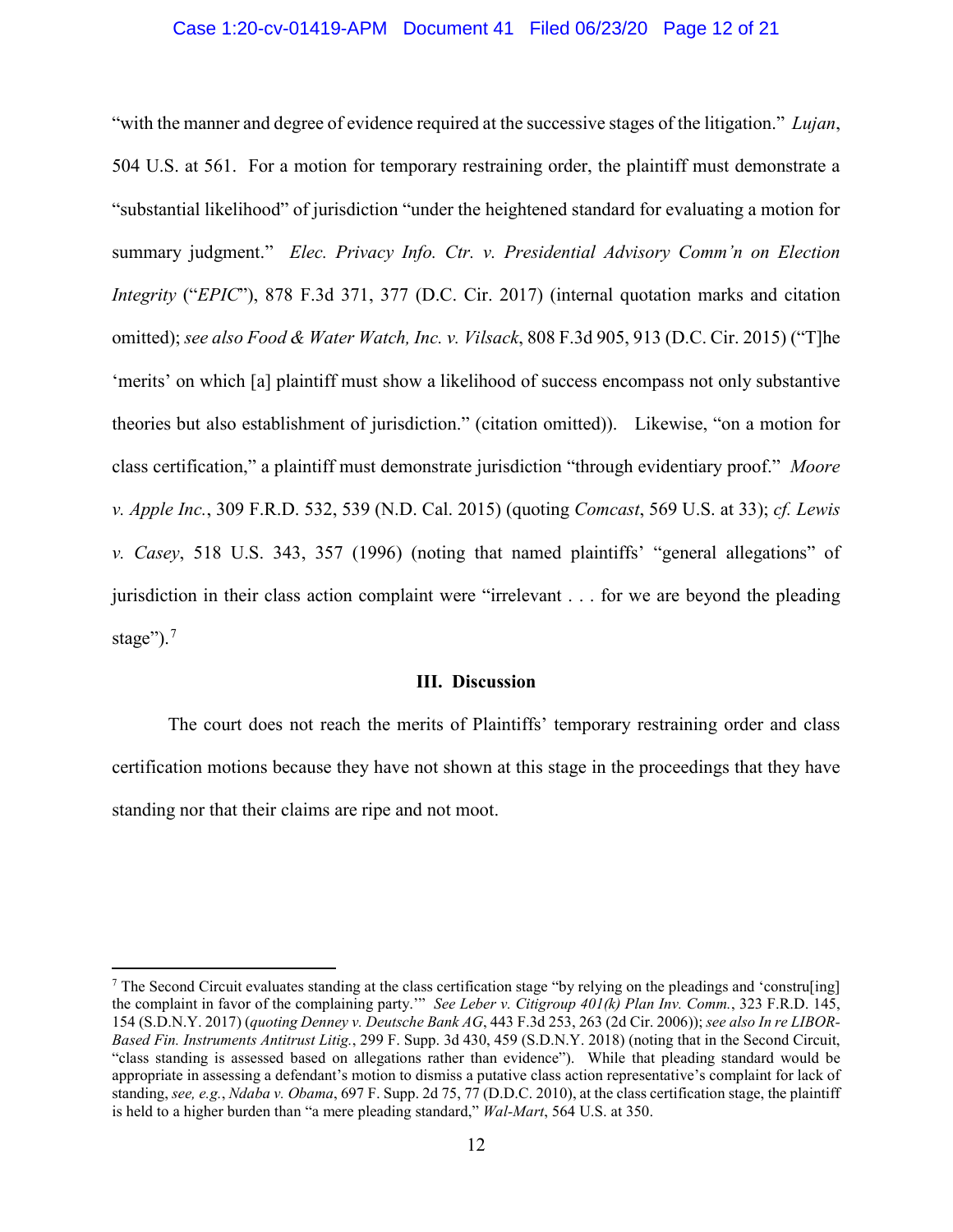## **A. Plaintiffs' Temporary Restraining Order**

# *1. Plaintiffs Have Not Demonstrated a Substantial Likelihood of Standing*

To have standing to bring a temporary restraining order, Plaintiffs must adduce record evidence establishing a substantial likelihood that "(i) they have 'suffered a concrete and particularized injury in fact, (ii) that was caused by or is fairly traceable to the actions of the defendant, and (iii) is capable of resolution and likely to be redressed by judicial decision.'" *Food & Water Watch*, 808 F.3d at 913–14 (quoting *Osborn v. Visa*, 797 F.3d 1057, 1063 (D.C. Cir. 2015)). To be judicially cognizable, an asserted imminent injury must be "certainly impending and immediate—not remote, speculative, conjectural, or hypothetical." *Id.* (quoting *Pub. Citizen, Inc. v. Nat'l Highway Traffic Safety Admin.*, 489 F.3d 1279, 1293 (D.C. Cir. 2007)).

Plaintiffs assert an imminent injury stemming from the risk that their visa beneficiaries may age out of their minor visa preference categories "in the coming weeks rather than receive the visa for which he or she is qualified." Pls.' TRO Mot. at 21. According to Plaintiffs, "[t]his impending loss of eligibility to receive an immediate visa, and Plaintiffs' consequent loss of opportunity to reunite with their family members in the United States, satisfy the injury requirement for Article III standing." *Id.* Plaintiffs assert that this injury is caused by Proclamation 10014 because, despite the State Department's policy to grant emergency consular services to applicants who may be eligible for an exception under the Proclamation, "Plaintiffs' beneficiaries' requests for emergency interviews have gone unfulfilled despite the fact that they are approaching their 21st birthdays." *Id.* at 22.

Plaintiffs' theory of standing founders, however, because they have not shown that, at the time they filed their Complaint, their asserted injury was imminent and non-speculative. *See Del Monte Fresh Produce Co. v. United States*, 570 F.3d 316, 324 (D.C. Cir. 2009) ("[S]tanding is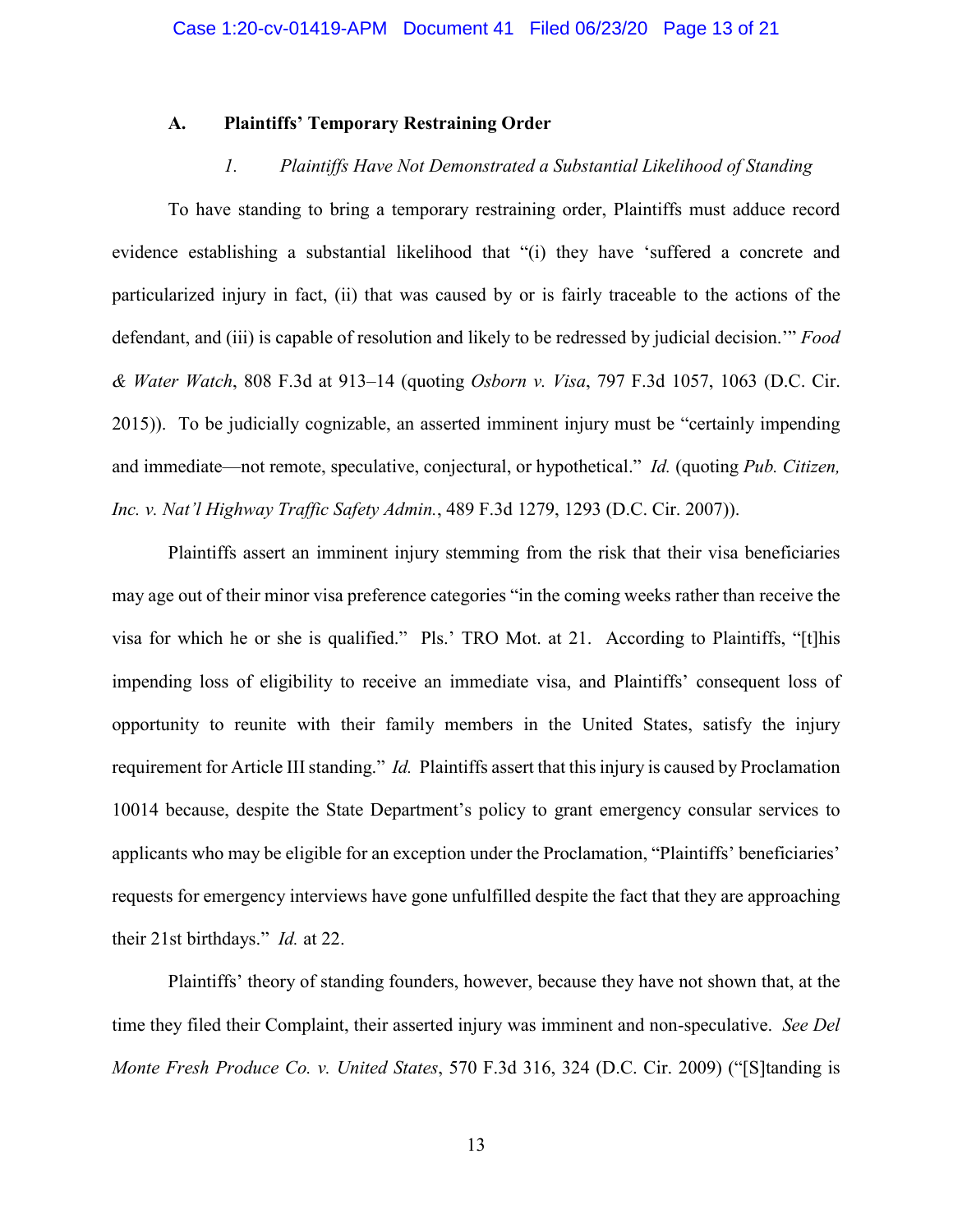### Case 1:20-cv-01419-APM Document 41 Filed 06/23/20 Page 14 of 21

assessed as of the time a suit commences."). $8$  Take Mirna S., for instance. Mirna S.'s daughter M.T.S. received her visa appointment on May 12, 2020. Mirna Decl. ¶ 13; First Dus Decl. ¶ 2. At her interview on May 29, 2020, M.T.S.'s visa application was refused because of the Proclamation, but the consular officer noted that he intended to pursue a national interest exception, which was ultimately granted. *See* Pls.' TRO Mot., Ex. E, Decl. of M.T.S., ECF No. 21-11 [hereinafter M.T.S. Decl.], ¶ 21; First Dus Decl. ¶¶ 3, 6.

Accordingly, while M.T.S. was initially denied a visa pursuant to the Proclamation, she was considered for (and later granted) a visa under the national interest exception.<sup>9</sup> Indeed, it is the State Department's policy to treat all visa applicants that may age out as potentially eligible for the national interest exception. *See* 6/18/2020 Draft Hr'g Tr. at 38–39; Marwaha Decl. ¶¶ 4– 5. Thus, it appears that for M.T.S., while her application was initially denied because of the Proclamation, in practice it was simply funneled into what is essentially a different administrative processing category. There is no indication in the record that she faced any greater likelihood that her application would be rejected under the national interest exception than under the ordinary visa application process, or that she faced a greater burden in establishing eligibility for the national interest exception.

Plaintiffs counter that the national interest exception is "illusory," citing as evidence the fact that the consular office asked M.T.S. no "national interest" questions during her visa

<sup>8</sup> Defendants do not challenge Plaintiffs' suffering of an injury in fact. *See* Defs.' TRO Opp'n at 17–23. The court nevertheless has an "independent obligation to determine whether subject-matter jurisdiction exists, even in the absence of a challenge from any party," *Arbaugh v. Y & H Corp.*, 546 U.S. 500, 514 (2006), so the court here must independently evaluate whether Plaintiffs have met their burden of establishing a cognizable injury, even though it is unchallenged.

<sup>9</sup> In this summary judgment posture of review, the court considers events that occurred subsequent to Plaintiffs' complaint insofar as they shed light on the likelihood of Plaintiffs' claim of future harm at the commencement of the litigation. *Cf. Nat'l Sec. Counselors v. CIA*, 898 F. Supp. 2d 233, 262 (D.D.C. 2012) (holding that "when a plaintiff alleges a future injury, common sense dictates that a court can and should consider the activities of the plaintiff during and after the time that the complaint is filed in order to assess the likelihood of such a future injury").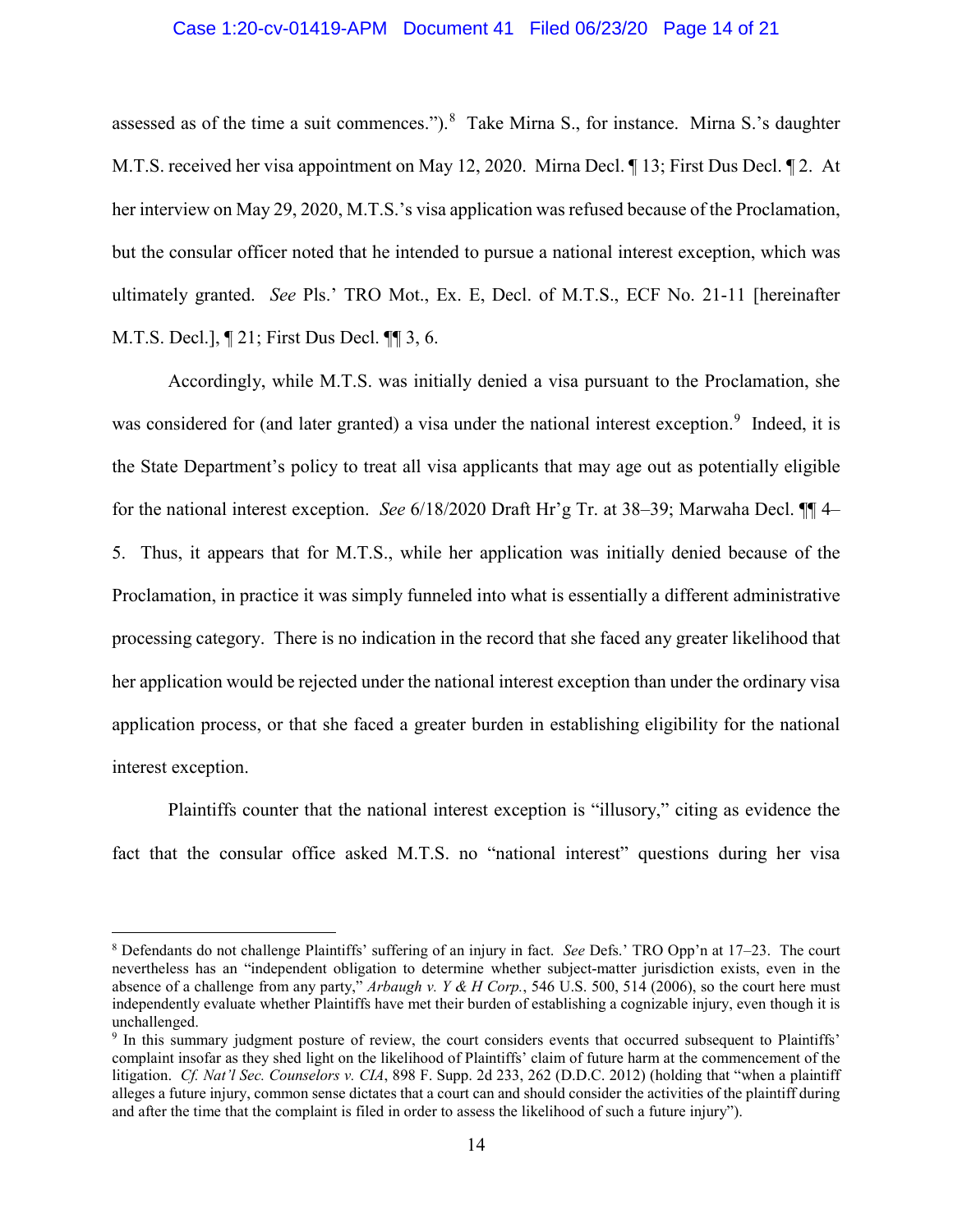# Case 1:20-cv-01419-APM Document 41 Filed 06/23/20 Page 15 of 21

interview. *See* Pls.' TRO Mot. at 42; *see also* M.T.S. Decl. ¶ 20. However, the absence of any such questions appears to be due to the fact that there are no "additional criteria[] or burdens upon . . . the applicants who are being considered for a national interest exception for when they're at risk of aging out." 6/18/2020 Draft Hr'g Tr. at 39. In any event, the limited record before the court belies the claimed illusoriness of the exception: both M.T.S. and Alondra received visas under the national interest exception since this litigation commenced. *See* First Dus Decl. ¶ 6; Second Dus Decl.  $\P$  11.<sup>10</sup> In sum, Mirna S. has not shown that any injury stemming from M.T.S. being considered under the national interest exception rather than the ordinary visa application process was "certainly impending and immediate—not remote, speculative, conjectural, or hypothetical." *Food & Water Watch*, 808 F.3d at 914 (quoting *Pub. Citizen*, 489 F.3d at 1293).

So, too, for Plaintiff Gomez and his beneficiary, Alondra. On April 20, 2020—two days before Proclamation 10014 was issued—the U.S. Consulate General in Ciudad Juarez denied Alondra's request for an expedited visa appointment after determining (incorrectly, it turned out) that she qualified for protection under CSPA. *See* Second Dus Decl. ¶¶ 6, 9. After the consulate realized its error, it quickly scheduled her for an interview for a visa under the national interest exception. *See id.* ¶¶ 10–11. The consular office did not ask Alondra any questions relating to her eligibility under the national interest exception during her interview. *See* Pls.' TRO Reply, ECF No. 37, Decl. of Alondra, ECF No. 37-3, ¶ 9. Thus, as with M.T.S.'s application, it appears that Alondra's application was simply considered under a different administrative scheme, which, based on the record before the court, entailed no greater risk of denial and no greater burdens. As

 $\overline{\phantom{a}}$ 

 $10$  Plaintiffs assert that it "was only after the filing of this lawsuit and the present motions that Defendants determined to invoke the Proclamation's 'national interest' exception'" as to M.T.S., *see* Pls.' TRO Reply at 4, but the evidence contradicts this assertion. Plaintiffs' own declaration confirms that the State Department informed M.T.S. on May 13, 2020—well before Plaintiffs filed the instant action—that she would need to qualify for a national interest exception. *See* Pls.' TRO Mot., Ex. D, Decl. of Michael J. Eatroff, ECF No. 21-10, ¶¶ 12–13.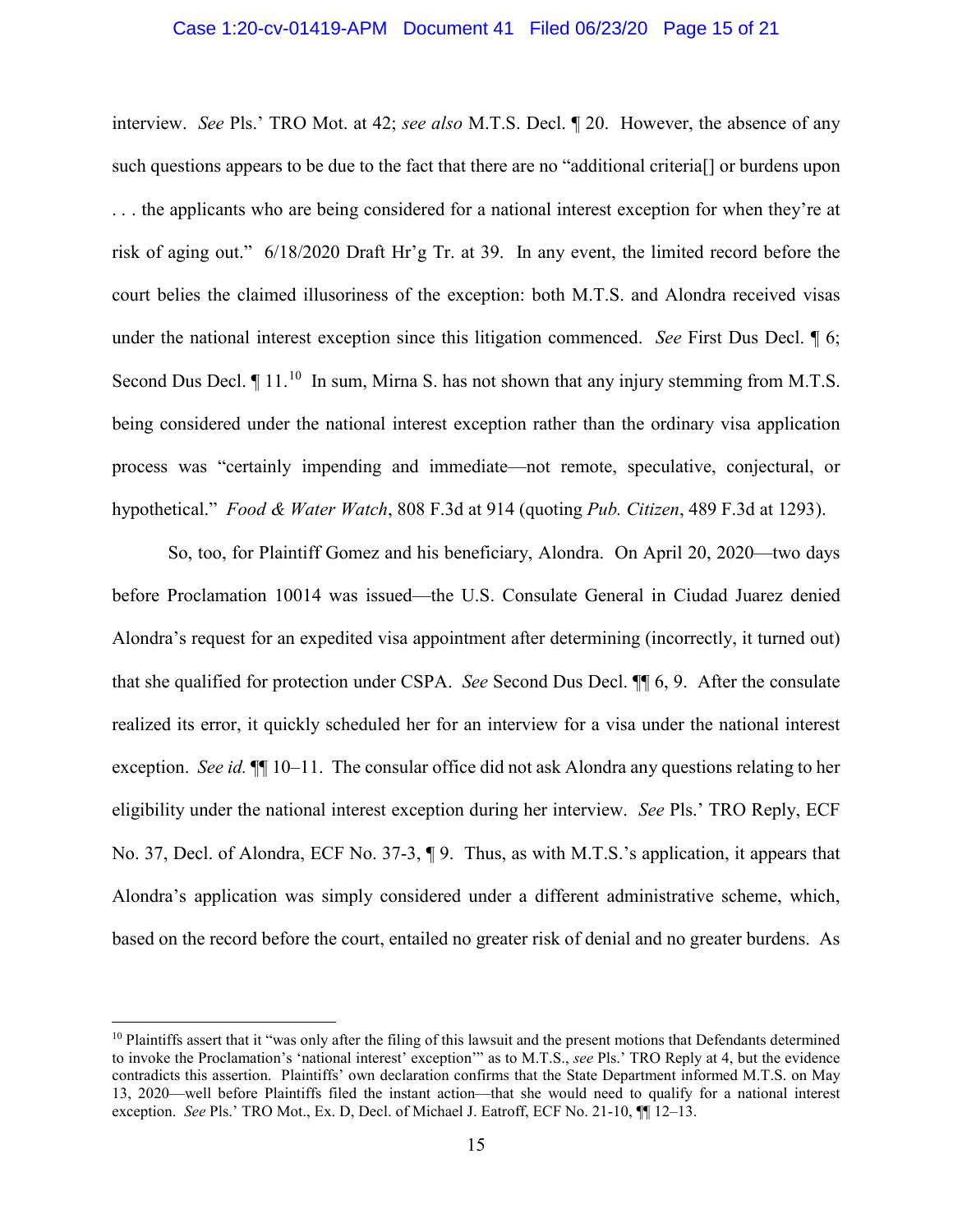# Case 1:20-cv-01419-APM Document 41 Filed 06/23/20 Page 16 of 21

these subsequent developments make clear, Plaintiffs' assertion that Gomez and Alondra were likely to experience lengthy separation due to Defendants' implementation of the Proclamation was, at the time the Complaint was filed, speculative.

Plaintiff Vicenta S.'s alleged imminent injury due to Defendants' enforcement of Proclamation as to her grandson W.Z.A.'s visa application is, at this juncture, equally conjectural. On April 1, 2020—21 days before Proclamation 10014 was issued—the U.S. Embassy in El Salvador cancelled W.Z.A.'s and his father W.Z's visa interviews appointment due to the fact that El Salvador had instituted a strict lockdown and neither W.Z. nor W.Z.A. had completed their medical examinations. *See* Bent Decl. ¶¶ 8–9, 12; Vicenta Decl. ¶ 18. Therefore, any familyseparation-related injury Vicenta S. had experienced at the time Plaintiffs filed their Complaint was attributable to El Salvador's lockdown, not Proclamation 10014. Plaintiffs point out that El Salvador has since partially lifted its lock down and the consular office has rescheduled W.Z.A. and his father's medical and visa interviews, *see* Pls.' TRO Reply at 3; Blackford Decl. ¶ 17, but that just puts W.Z.A. in the same place Alondra and M.T.S. were in at the start of this litigation eligible for consideration under the national interest exception. Indeed, Plaintiffs attest that "it is 'almost certain' that the Department of State will treat W.Z. and W.Z.A. favorably and grant their visas . . . consistent with its treatment of M.T.S. and Alondra." Pls.' TRO Reply at 4 (quoting Blackford Decl. 4). Though Plaintiffs fear that W.Z.A.'s application will be denied if "the State Department enforces the Proclamation so as to prevent the consulate from granting" W.Z.A. a visa, Pls.' TRO Reply at 4, Plaintiffs offer no evidence to suggest that W.Z.A. is any less likely than M.T.S. or Alondra to qualify for the national interest exception.<sup>11</sup> Indeed, under the Second Proclamation, which becomes effective on June 24, 2020, the Secretaries of State and Homeland

<sup>&</sup>lt;sup>11</sup> W.Z.A.'s father's visa application and eligibility are not affected by the Proclamation, because he was not "outside the United States on the effective date" thereof. 85 Fed. Reg. at  $23,442 \text{ } \frac{8}{9}$   $2(a)(i)$ .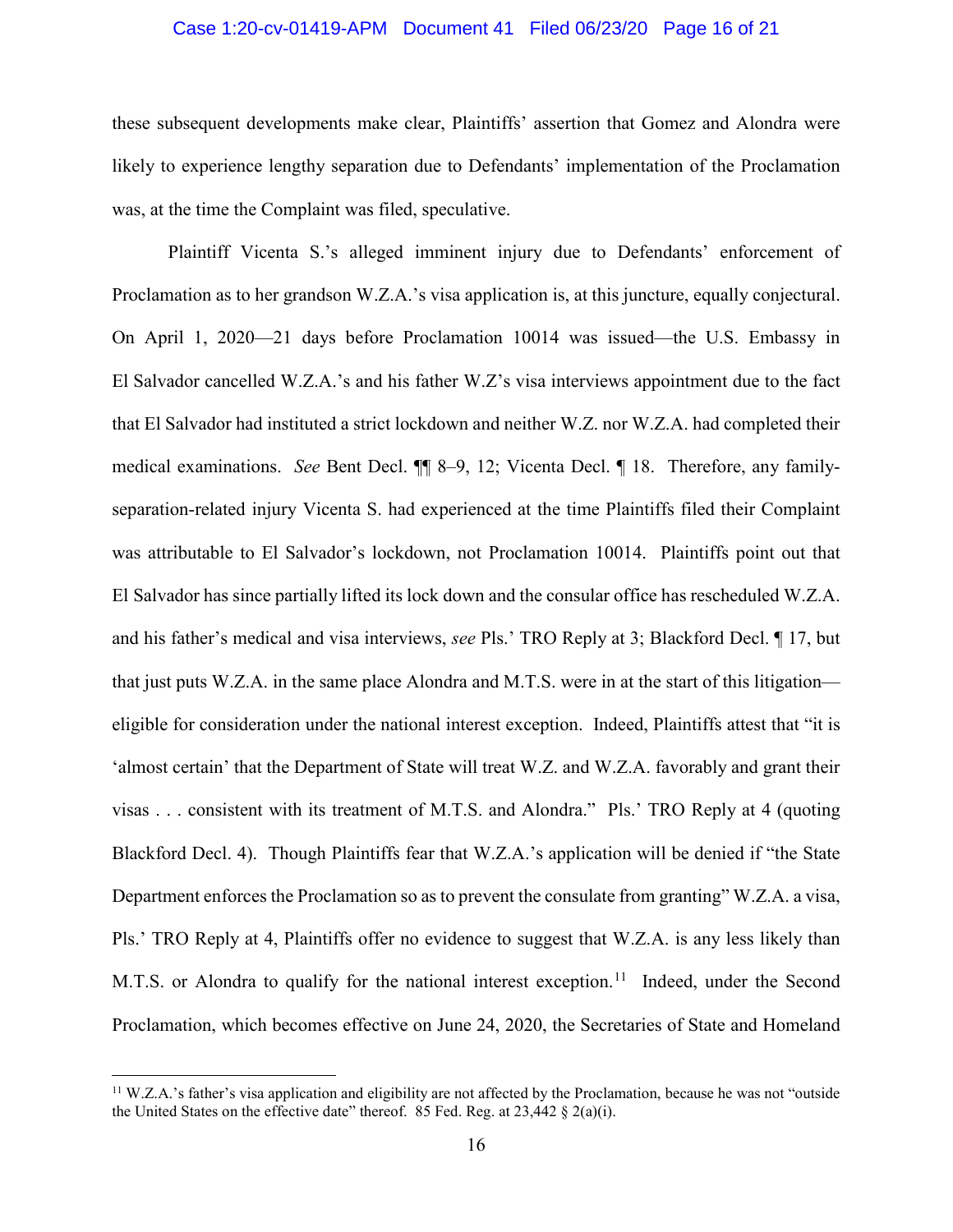# Case 1:20-cv-01419-APM Document 41 Filed 06/23/20 Page 17 of 21

Security "*shall exercise*" their authority under the national interest exception "to exempt alien children who would . . . age out of eligibility for a visa" as a result of the enforcement of Proclamation 10014. *See* Second Proclamation § 4(a)(i) (emphasis added). Given this development, Plaintiffs' fear that W.Z.A.'s national interest exception will be denied seems especially unlikely.

In sum, the record evidence before the court suggests that Defendants' enforcement of the Proclamation has, at most, funneled Plaintiffs' beneficiaries' applications into a different administrative channel that carries no greater burdens or risks of denials, at least as to potential age-outs. Plaintiffs have not shown beyond mere speculation that their beneficiaries' consideration under the national interest exception will imminently cause them harm. The Supreme Court has "repeatedly held that disputes about future events where the possibility of harm to any given individual is remote and speculative are properly left to the policymaking Branches, not the Article III courts." *Food & Water Watch*, 808 F.3d at 914 (quoting *Pub. Citizen*, 489 F.3d at 1295). Consequently, the court cannot conclude on this record that Plaintiffs have shown a "substantial likelihood of standing under the heightened standard for evaluating a motion for summary judgment." *EPIC*, 878 F.3d at 377 (internal quotation marks and citation omitted).

# *2. Plaintiffs Gomez's and Mirna S.'s Claims Are Moot, and Plaintiff Vicenta S.'s Claims Are Unripe*

Along with standing, the doctrines of ripeness and mootness "derive from the 'case or controversy' requirement of Article III." *Spirit of the Sage Council v. Norton*, 411 F.3d 225, 230 (D.C. Cir. 2005). "All of the doctrines that cluster about Article III—not only standing but mootness and ripeness—relate in part, and in different though overlapping ways, to an idea . . . about the constitutional and prudential limits to the powers of an unelected, unrepresentative judiciary in our kind of government." *Worth v. Jackson*, 451 F.3d 854, 857 (D.C. Cir. 2006)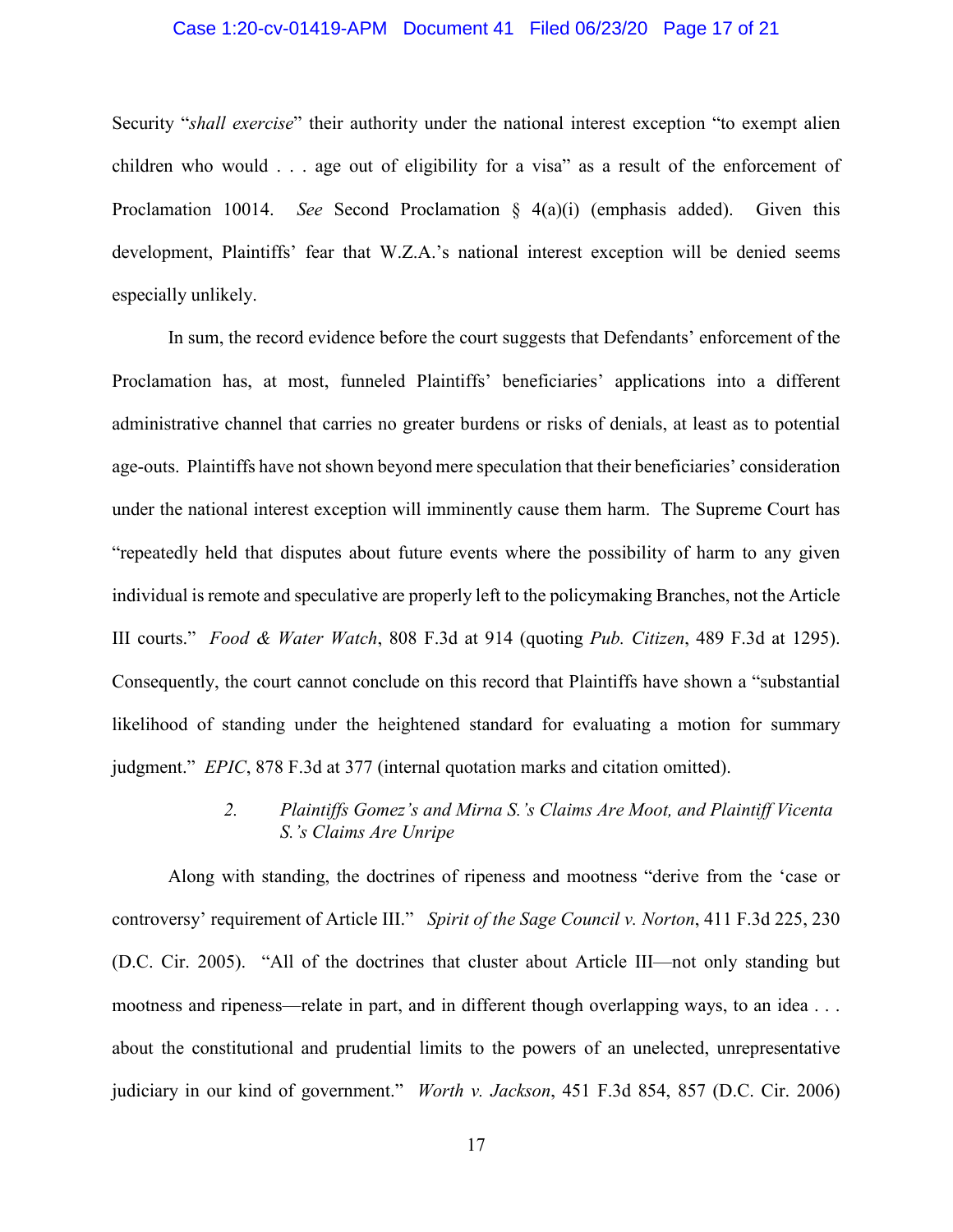### Case 1:20-cv-01419-APM Document 41 Filed 06/23/20 Page 18 of 21

(cleaned up) (quoting *Allen*, 468 U.S. at 750)). If the constitutional requirements of any one of these doctrines "is not satisfied, then the court is without jurisdiction over the suit." *Spirit of the Sage Council*, 411 F.3d at 230.

"In general, a case becomes moot 'when the issues presented are no longer live or the parties lack a legally cognizable interest in the outcome.'" *Conservation Force, Inc. v. Jewell*, 733 F.3d 1200, 1204 (D.C. Cir. 2013) (quoting *Larsen v. U.S. Navy*, 525 F.3d 1, 3 (D.C. Cir. 2008)). This can occur "when, among other things, the court can provide no effective remedy because a party has already obtained all the relief that it has sought." *Id.* (cleaned up) (quoting *Monzillo v. Biller*, 735 F.2d 1456, 1459 (D.C. Cir. 1984)). The "flip side" of the mootness doctrine is ripeness. *Endeley v. United States Dep't of Def.*, 268 F. Supp. 3d 166, 176 (D.D.C. 2017). "As a 'constitutional minim[um],' the ripeness doctrine—like, and closely akin to, the standing doctrine—excludes claims seeking relief for future injuries that are hypothetical or speculative." *Id.* (quoting *Wyo. Outdoor Council v. U.S. Forest Serv.*, 165 F.3d 43, 48 (D.C. Cir. 1999)). Thus, "[a] claim is not ripe for adjudication if it rests upon 'contingent future events that may not occur as anticipated, or indeed may not occur at all.'" *Texas v. United States*, 523 U.S. 296, 300 (1998) (quoting *Thomas v. Union Carbide Agric. Prods. Co.*, 473 U.S. 568, 580–81 (1985)).

As Plaintiffs conceded at oral argument, *see* 6/18/2020 Draft Hr'g Tr. at 4, Plaintiffs Mirna S.'s and Gomez's claims are now moot because their beneficiaries, M.T.S. and Alondra, have received their visas and immigrated to the United States. The court therefore can provide no additional remedy for these Plaintiffs.

Likewise, Plaintiff Vicenta S.'s claims are unripe because her grandson W.Z.A.'s visa application is proceeding and appears likely to be granted under the Second Proclamation. *See*  Bent Decl.  $\P$  14; Blackford Decl.  $\P$  17; Second Proclamation § 4(a)(i). While the court is

18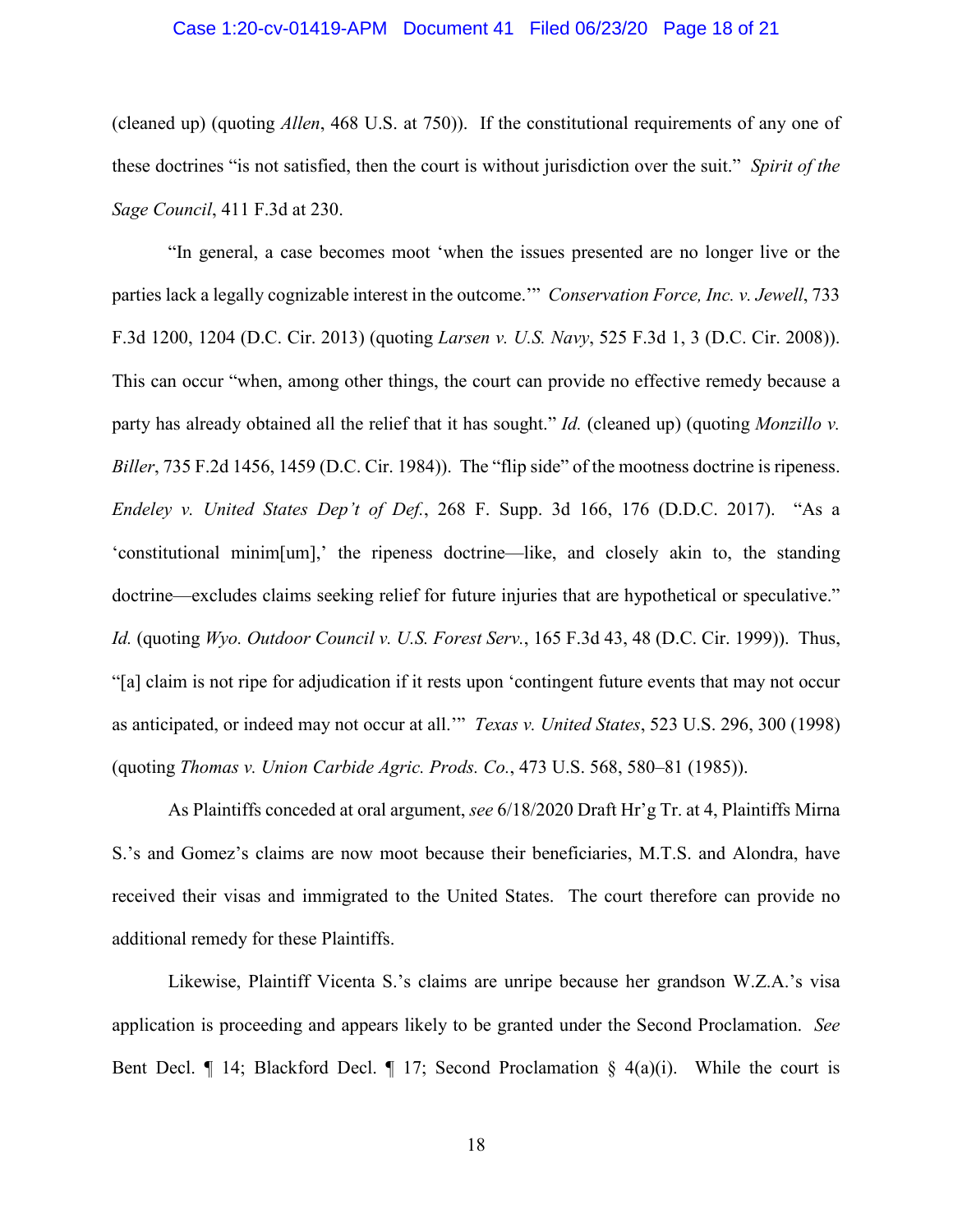# Case 1:20-cv-01419-APM Document 41 Filed 06/23/20 Page 19 of 21

sympathetic to Plaintiffs' concern that Plaintiffs will have little time to seek judicial relief before W.Z.A. ages out if his visa application is denied, *see* 6/18/2020 Draft Hr'g Tr. at 5–6, the risk that W.Z.A. will be denied is only hypothetical and speculative at this point. *See Endeley*, 268 F. Supp. 3d at 175. Should the feared denial come to pass, the court is prepared to expeditiously revisit its decision.

\* \* \*

Accordingly, Plaintiffs' motion for a temporary restraining order must be denied because Plaintiffs have not shown that they had standing at the outset, and because their claims have become moot or remain unripe since this litigation commenced. The court will retain jurisdiction over the case while W.Z.A.'s visa application proceeds. *See Food & Water Watch*, 808 F.3d at 913 ("[A]n inability to establish a substantial likelihood of standing requires denial of the motion for preliminary injunction, not dismissal of the case."); *Scahill v. District of Columbia.*, 909 F.3d 1177, 1184 (D.C. Cir. 2018) (holding that a "plaintiff may cure a standing defect under Article III through an amended pleading alleging facts that arose after filing the original complaint").

# **B. Plaintiffs' Class Certification Motion**

l

Ordinarily, "if none of the named plaintiffs purporting to represent a class establishes the requisite of a case or controversy with the defendants, none may seek relief on behalf of himself or any other member of the class." *O'Shea*, 414 U.S. at 494. Plaintiffs contend that they are nevertheless entitled to class certification because two exceptions to the doctrine of mootness apply to Mirna S.'s and Gomez's claims. *See* Pls.' Reply in Supp. of Mot. for Class Cert., ECF No. 36, at  $3-7$ .<sup>12</sup> Under the first exception, if "a named plaintiff's claim . . . is 'inherently transitory,' and

<sup>12</sup> Plaintiffs also argue that their class certification motion may proceed because Vicenta S.'s claim is "live," *see* Pls.' Class Cert. Reply at 2–3; however, the court has already determined that Vicenta S. lacked standing at the outset of this case, and her claim is now unripe.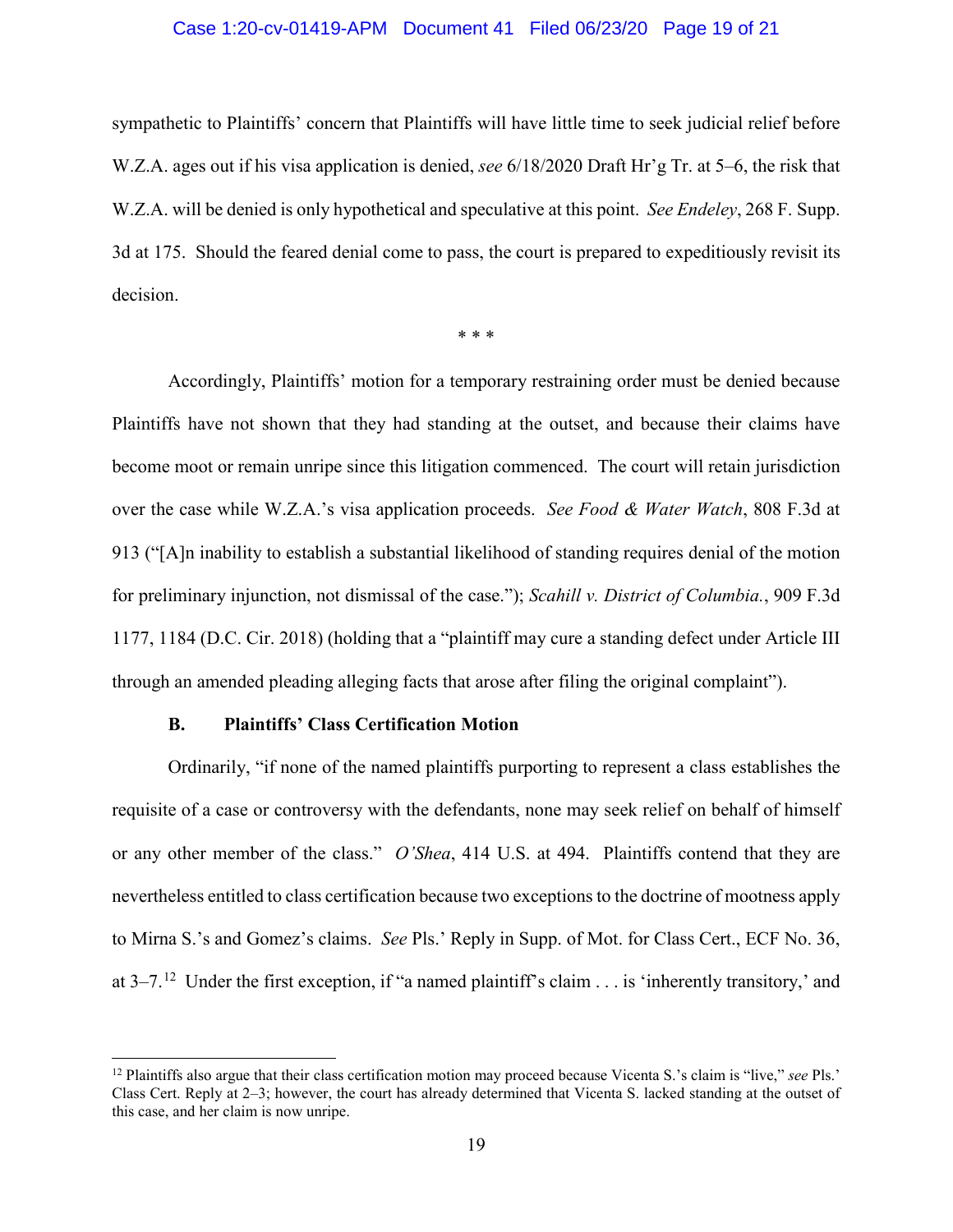## Case 1:20-cv-01419-APM Document 41 Filed 06/23/20 Page 20 of 21

becomes moot prior to certification, a motion for certification may 'relate back' to the filing of the complaint." *J.D. v. Azar*, 925 F.3d 1291, 1308 (D.C. Cir. 2019) (quoting *Genesis Healthcare Corp. v. Symczyk*, 569 U.S. 66, 71 n.2 (2013)). The second exception, which has not been considered by the D.C. Circuit, applies when "a defendant picks off named plaintiffs in a class action before the class is certified" by "strategically mooting named plaintiffs' claims in an attempt to avoid a class action." *Wilson v. Gordon*, 822 F.3d 934, 947 (6th Cir. 2016).

The court need not decide whether either exception applies here, however, because both exceptions simply operate to relate the motion for class certification back to the filing of the complaint—the exceptions cannot salvage a suit that was never justiciable to begin with. *See J.D. v. Azar*, 925 F.3d at 1308, 1310 (holding that "[t]he inherently transitory exception serves only to salvage claims that will, or at least might, not survive until certification," and that when the exception applies, the motion for class certification "may relate back to the filing of the complaint" (internal quotation marks and citation omitted)); *Pitts v. Terrible Herbst, Inc.*, 653 F.3d 1081, 1092 (9th Cir. 2011) (explaining that when the "picking off" exception applies, "certification relates back to the filing of the complaint"); *cf. Lewis*, 518 U.S. at 357 ("That a suit may be a class action adds nothing to the question of standing, for even named plaintiffs who represent a class 'must allege and show that they personally have been injured . . . .'" (cleaned up) (quoting S*imon v. Eastern Ky. Welfare Rights Org.*, 426 U.S. 26, 40, n.20 (1976)). For the reasons discussed above, none of the Plaintiffs has "affirmatively demonstrate [d]' ... through evidentiary proof" that he or she had standing when this lawsuit commenced. *Comcast Corp.*, 569 U.S. at 33 (quoting *Wal-Mart*, 564 U.S. at 350). The relation back doctrine therefore cannot "salvage" Plaintiffs' claims. *J.D. v. Azar*, 925 F.3d at 1310.